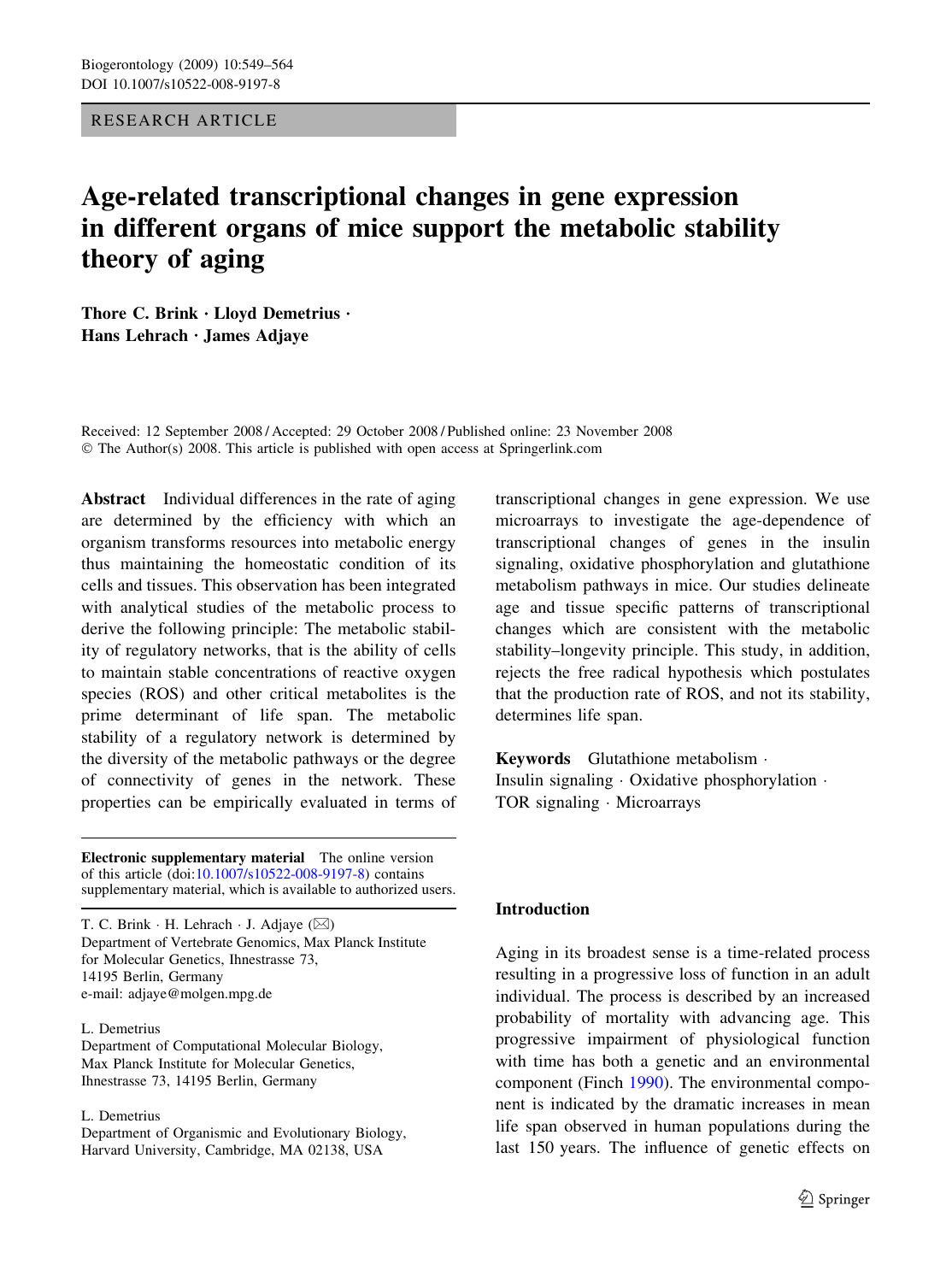survival is indicated by the large interspecific variation in maximal life span. Within the mammalian lineage, for example, maximal life span ranges from 4 years in the case of mice to 122 years in humans. There also exist significant variation in mortality rates: an exponential increase in mortality with age is typical; however, in many species, mortality rate is known to abate with age at advanced ages (Vaupel et al. [1998](#page-15-0)). Two main questions arise from these empirical observations:

- 1. What are the evolutionary mechanisms that underlie the large interspecific variations in maximal life span?
- 2. What are the developmental processes that underlie the observed individual variations in maximum age of death?

These two questions have been addressed in a mathematical model of the aging process (Demetrius [2004\)](#page-15-0). This model invokes developmental and evolutionary arguments to relate the stability of metabolic networks in cells—a molecular level property—with individual and interspecific variations in life span organismic and population level properties. This article is concerned with the empirical evaluation of the predictions of the mathematical model.

Studies of evolutionary logic of aging and its molecular basis have a long history. We briefly delineate this history in order to better situate the prediction of the metabolic stability theory and its empirical support. We refer to (Dietz [2005](#page-15-0); Olshansky and Rattan [2005\)](#page-15-0) for a critical account of some of the concepts that underlie the various theories.

Evolutionary models of aging are concerned with explaining the interspecific variation in age-specific fecundity and mortality that characterize natural populations. These models necessarily revolve around the concept of Darwinian fitness, that is the efficiency with which organisms acquire and transform resources into net-offspring production. The explanatory power of these evolutionary models is largely dependent on the measure of fitness invoked (Dietz [2005](#page-15-0); Demetrius and Ziehe [2007](#page-15-0)).

Evolutionary arguments which appeal to the claim that fitness is determined by the population growth rate (the Malthusian parameter) include the following three models, mutation-accumulation (Medawar [1952\)](#page-15-0), antagonistic pleiotropy (Williams [1957\)](#page-15-0), disposable soma (Kirkwood [1977\)](#page-15-0). These qualitative studies of aging have each provided insights into various observed relations between fecundity and mortality schedules in populations. However, as delineated by Hamilton [\(1966](#page-15-0)), this class of models, because of the Malthusian condition they implicitly assume, entail that the intensity of selection declines with age—a property which is inconsistent with the existence of mortality plateaus, that is, the deceleration of mortality rates at extreme ages.

The evolutionary argument based on the analytical and empirical fact that Darwinian fitness is characterized by demographic stability (a property measured by the statistical parameter evolutionary entropy) is a *quantitative* model which analytically predicts empirically observed relations between agespecific fecundity and mortality schedules. In the context of this model, the intensity of selection is a convex function of age—a condition which explains the incidence of mortality plateaus (Demetrius [2001](#page-15-0); Demetrius et al. [2007](#page-15-0)). Accordingly, evolutionary models based on entropy as Darwinian fitness, have a wider explanatory range than competing models of aging which appeal to the Malthusian parameter as the fitness measure (Dietz [2005](#page-15-0); Braeckman et al. [2006;](#page-14-0) Demetrius and Ziehe [2007\)](#page-15-0).

Developmental models of aging are concerned with the molecular and biochemical mechanisms that regulate cell functions. The thrust of these models is the characterization of the efficiency with which cells acquire and transform resources into metabolic function. Their explanatory power derives in part from the measures of metabolic efficiency adduced. The free radical theory of aging postulated by Harman ([1956\)](#page-15-0) cited the deleterious effect of ROS on cellular components to propose that the production rate of ROS regulates metabolic efficiency, and hence determines the rate of aging.

The metabolic stability theory of aging proposed in Demetrius [\(2004](#page-15-0)) derives partly from the observation that ROS has two kinds of effects on metabolic activity. First, these small diffusible molecules can interact with DNA and RNA to impair cell function. Second, the molecules can also act as second messengers in signal transduction processes (Finkel and Holbrook [2000](#page-15-0)). The dual effect of ROS suggests that the ability of the cell to maintain stable concentrations of ROS may play a critical role in maintaining the functional integrity of the cell and consequently, the rate of aging of the organism.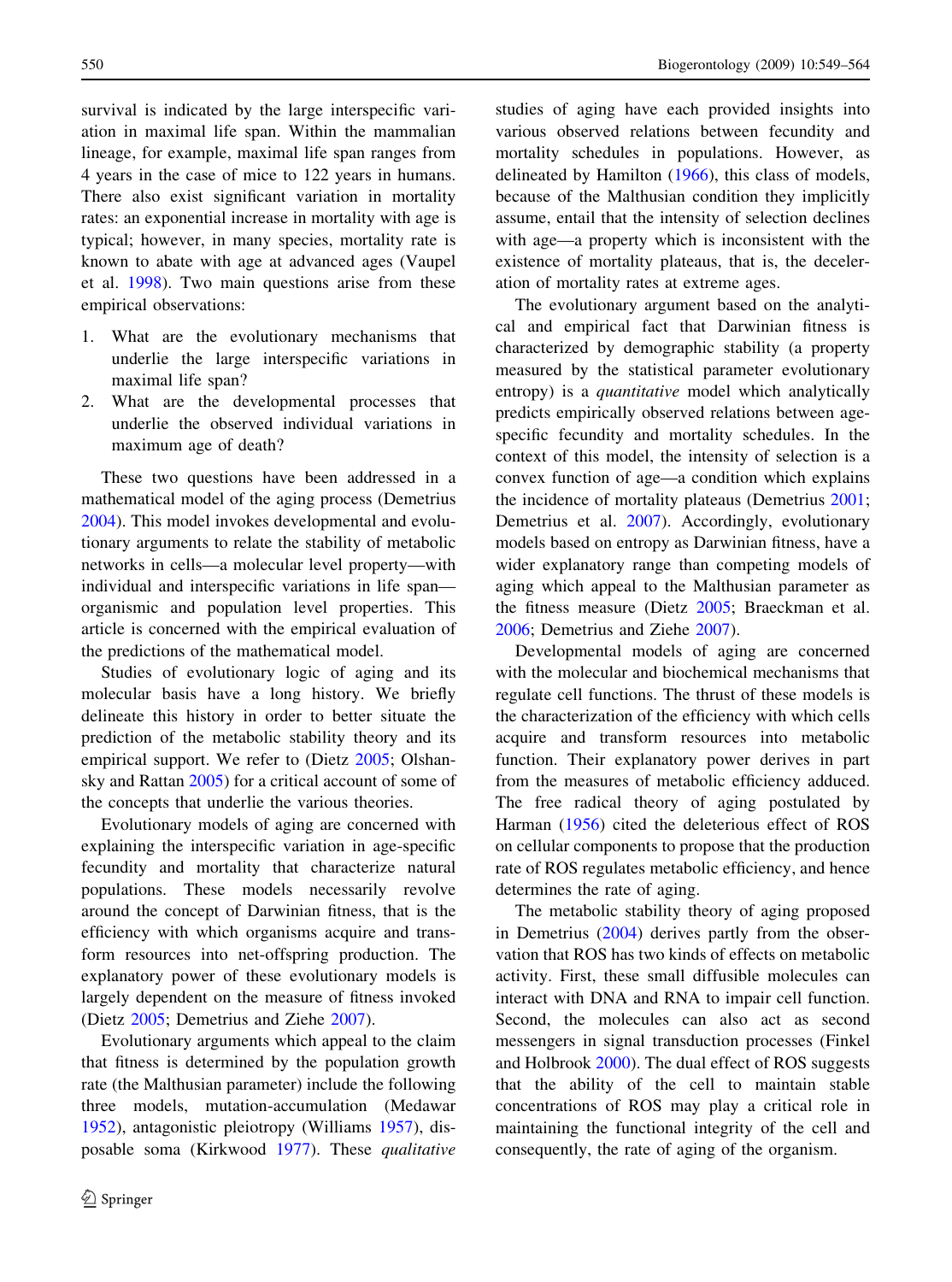The metabolic stability theory of aging formalizes these ideas and appeals to studies of the evolutionary logic of aging (Demetrius [2001\)](#page-15-0) to relate stability properties of the metabolic networks with individual and interspecific variations in life span.

The central concept in this study of the evolutionary and developmental aspects of aging is metabolic stability—the cellular analogue of the population parameter, demographic stability. Metabolic stability describes the capacity of a cell to maintain steady state concentrations of ROS and other critical metabolites in the face of random perturbations in the rate and activity of the enzymes in the metabolic networks.

In Demetrius ([2004\)](#page-15-0), analytical models of the dynamics of the regulatory process of the cellular level were integrated with the dynamics of the evolutionary process at the population level to derive:

The metabolic stability–longevity principle: The metabolic stability of the cells in the regulatory network is positively correlated with life span and is the prime determinant of the rate of aging.

This article will exploit comparative studies of age-related transcriptional profiles in different organs in mice to evaluate the empirical support for this prediction. Our empirical evaluation of the metabolic stability–longevity principle will be based on distinguishing between two classes of regulatory systems.

- 1. Dissipative networks: These metabolic pathways consist of enzymes that transduce physiologic stimuli into special metabolic programs. A canonical example of this class are the mitochondrial enzymes. This network provides most of the ATP for cellular reactions and is responsible for the majority of ROS production in cells.
- 2. Stabilizing networks: These pathways act primarily as homeostatic controls of the production of ROS and other metabolites involved in the various metabolic programs which occur in the mitochondria. Typical example of this class of network are the DNA repair enzymes, stress response pathways and, inflammatory response proteins.

A large body of empirical evidence indicates that variations in ROS concentration does lead to transcriptional changes in gene expression (Johnson et al. [1999\)](#page-15-0). Consequently changes in the activity of the dissipative and stabilizing pathways will be positively correlated with transcriptional changes in gene expression. Now, the metabolic stability of dissipative and stabilizing networks will be both speciesspecific and tissue-specific.

Species-specificity derives from the metabolic stability principle, namely, stability is positively correlated with maximal life span, a property of the species. Tissue-specificity follows from the fact that the stability of the regulatory network will be contingent on the physiological or homeostatic condition of the tissue—whether it has a high degree of metabolic stability, with few age-regulated genes, as in the case of the brain, or a low degree of metabolic stability with a large number of age-regulated genes, for example, the heart. See for example Zahn et al. [\(2007](#page-15-0)).

These observations, when integrated with the metabolic stability–longevity principle entails the following dynamical properties of gene expression in dissipative and stabilizing networks. (1) Transcriptional changes in gene expression will vary with age. (2) The nature and magnitude of the changes will be both (a) tissue-specific—the percentage of regulated genes will be small in tissues such as the brain, an organ with a strong level of homeostasis, and (b) species-specific—the percentage of regulated genes will be relatively small in tissues of long-lived species, such as humans. (3) Transcriptional changes in gene expression will be down-regulated in dissipative networks and up-regulated in stabilizing networks.

The concept metabolic entropy, a measure of the diversity of the metabolic pathways of energy and information flow in cells, is positively correlated with metabolic stability (Demetrius and Manke [2005](#page-15-0)). Now the relative contribution of a gene to metabolic entropy increases with the connectivity of the gene, that is the number of interaction it has with other genes in the network (Manke et al. [2006](#page-15-0)). These observations can be allied with the metabolic stability–longevity principle to predict what we call:

The connectivity–lifespan principle: The sensitivity of life span to mutations in a gene in the network increases with the connectivity of the gene.

This article applies microarray-based analysis of gene expression and regulation in mice to assess the empirical validity for these predictions.

Experimentalists, motivated by an interest in understanding the dynamics of gene expression and its age-dependent effects have carried out studies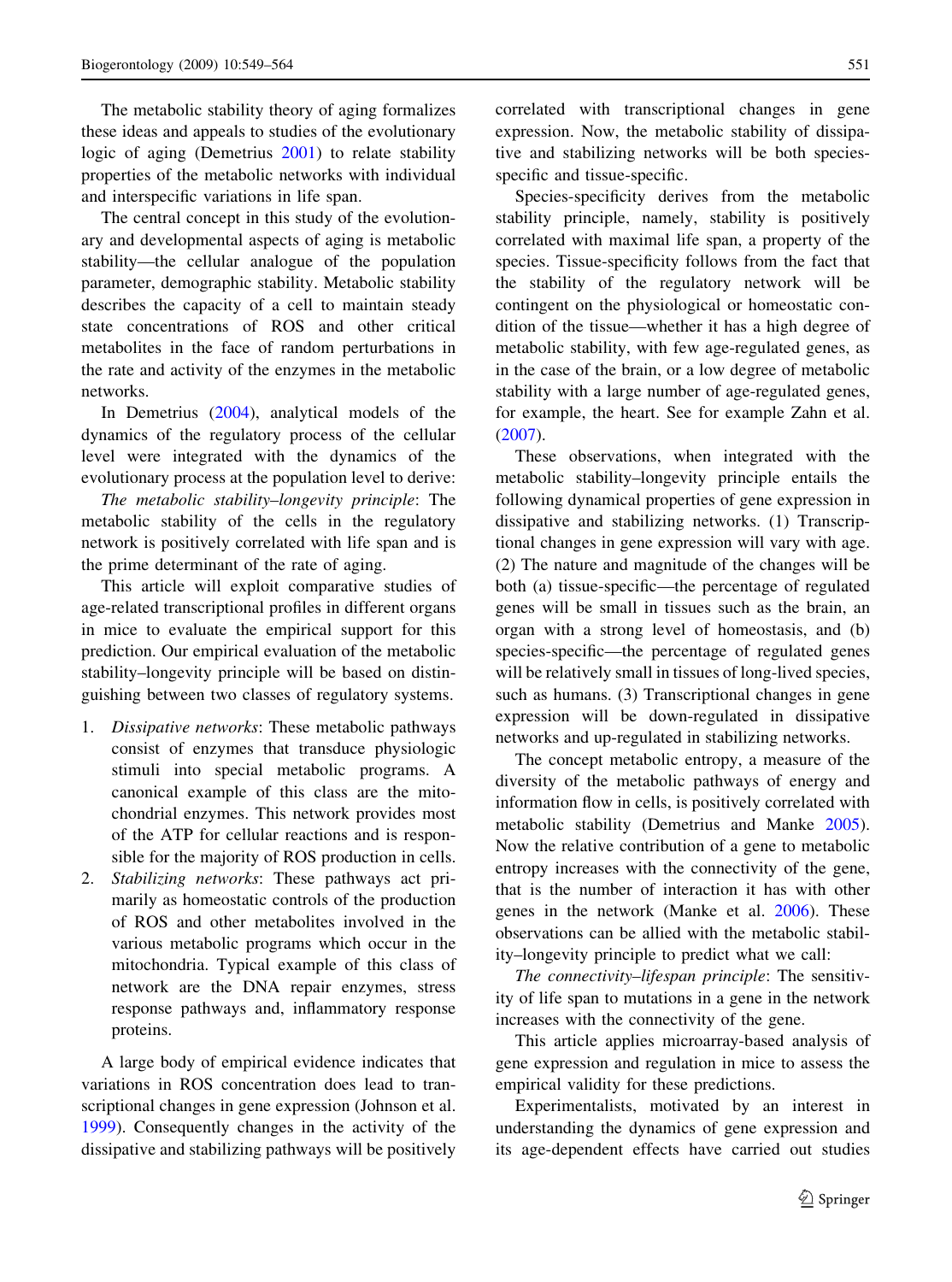complementary in some sense and overlapping in others, with the studies described in this paper. Earlier works (Lee et al. [1999;](#page-15-0) Cao et al. [2001;](#page-14-0) Jiang et al. [2001;](#page-15-0) Amador-Noguez et al. [2004](#page-14-0); Fu et al. [2006](#page-15-0); Edwards et al. [2007;](#page-15-0) Misra et al. [2007;](#page-15-0) Zahn et al. [2007\)](#page-15-0) based on microarray studies using different platforms have demonstrated changes in gene expression with age. In all of these studies, various tissues derived from mice of varying ages and strains were analyzed. A consequence of this is the noticeable differential expression in age-regulated target genes.

The study (Zahn et al. [2007](#page-15-0)) provides the most extensive data to date. It encompasses 16 different tissues and 4 distinct ages of the same mouse strain. Their data suggest that there are indeed major differences in aging mechanisms between different tissues. Additionally, they also provide evidence that the nature and magnitude of transcriptional changes is age and tissue specific. An important finding is the significant differences in age-regulation in mice and humans, an observation consistent with the prediction made by Demetrius in ([2004\)](#page-15-0) that humans and mice differ in terms of their life-history and metabolic stability, hence they will age at different rates.

The studies described in this paper were inspired by our explicit interest in assessing the empirical validity of a mathematical model of the molecular mechanisms underlying the aging process. Consequently, our methodology and some of our findings go beyond certain results described by Zahn et al. A cornerstone of our study is the analysis of transcriptional changes in the glutathione metabolism, insulin signaling and oxidative phosphorylation networks. In the context of our model, glutathione metabolism and insulin signaling are stabilizing networks, whereas oxidative phosphorylation is a dissipative network. Our analysis of gene expression in these networks will be the basis for our evaluation of the metabolic stability theory of aging.

# Materials and methods

# Mice

Healthy wild type female C57BL6 mice were housed in a room with controlled photoperiod and temperature. Animals were given free access to water and pelleted diet. Duplicate brain, heart and kidney were collected from young (10–12 weeks) and aged  $(\sim 14$  months) mice. Mice were sacrificed by cervical dislocation; tissues were collected, flash frozen in liquid nitrogen and stored at  $-80^{\circ}$ C.

# RNA isolation

Total RNA was isolated from brain, heart and kidney using the NucleoSpin<sup>®</sup> RNA/Protein Kit (Macherey–Nagel, Düren, Germany) and following the manufacturers protocol. Tissue homogenization was performed using the TissueLyser and 5 mm Stainless Steel Beads (Qiagen, Hilden, Germany) and homogenizing 2 times for 30 /s and with a frequency of 30/s. The quantity and quality of the RNA was determined using the NanoDrop (NanoDrop Technologies, Wilmington, DE, USA).

Illumina bead chip hybridisations and analysis of mouse expression data

Biotin-labelled cRNA was produced using a linear amplification kit (Ambion, Austin, TX, US) with 400 ng of quality-checked total RNA as input. Chip hybridisations, washing, Cy3-streptavidin staining, and scanning were performed on the Illumina Bead-Station 500 (Illumina, San Diego, CA, US) platform using reagents and following protocols supplied by the manufacturer. cRNA samples were hybridised onto Illumina mouse-6 BeadChips. We hybridised the following samples as biological duplicates: young brain, aged brain, young heart, aged heart, young kidney and aged kidney. All basic expression data analysis was carried out using the manufacturer's software BeadStudio 1.0. Raw data were backgroundsubtracted and normalized using the "rank invariant" algorithm. Normalized data were then filtered for significant expression on the basis of negative control beads. Selection for differentially expressed genes was performed on the basis of arbitrary thresholds for fold changes plus statistical significance according to the Illumina *t*-test error model (Kuhn et al.  $2004$ ). Differentially expressed genes were further filtered according to Gene Ontology terms or mapped to Kegg pathways using DAVID 2006 ([http://david.](http://david.abcc.ncifcrf.gov) [abcc.ncifcrf.gov\)](http://david.abcc.ncifcrf.gov) and FatiGO+ [\(http://babelomics.](http://babelomics.bioinfo.cipf.es/fatigoplus/cgi-bin/fatigoplus.cgi) [bioinfo.cipf.es/fatigoplus/cgi-bin/fatigoplus.cgi](http://babelomics.bioinfo.cipf.es/fatigoplus/cgi-bin/fatigoplus.cgi)). For analysis, we used GenBank accession numbers represented by the corresponding chip oligonucleotides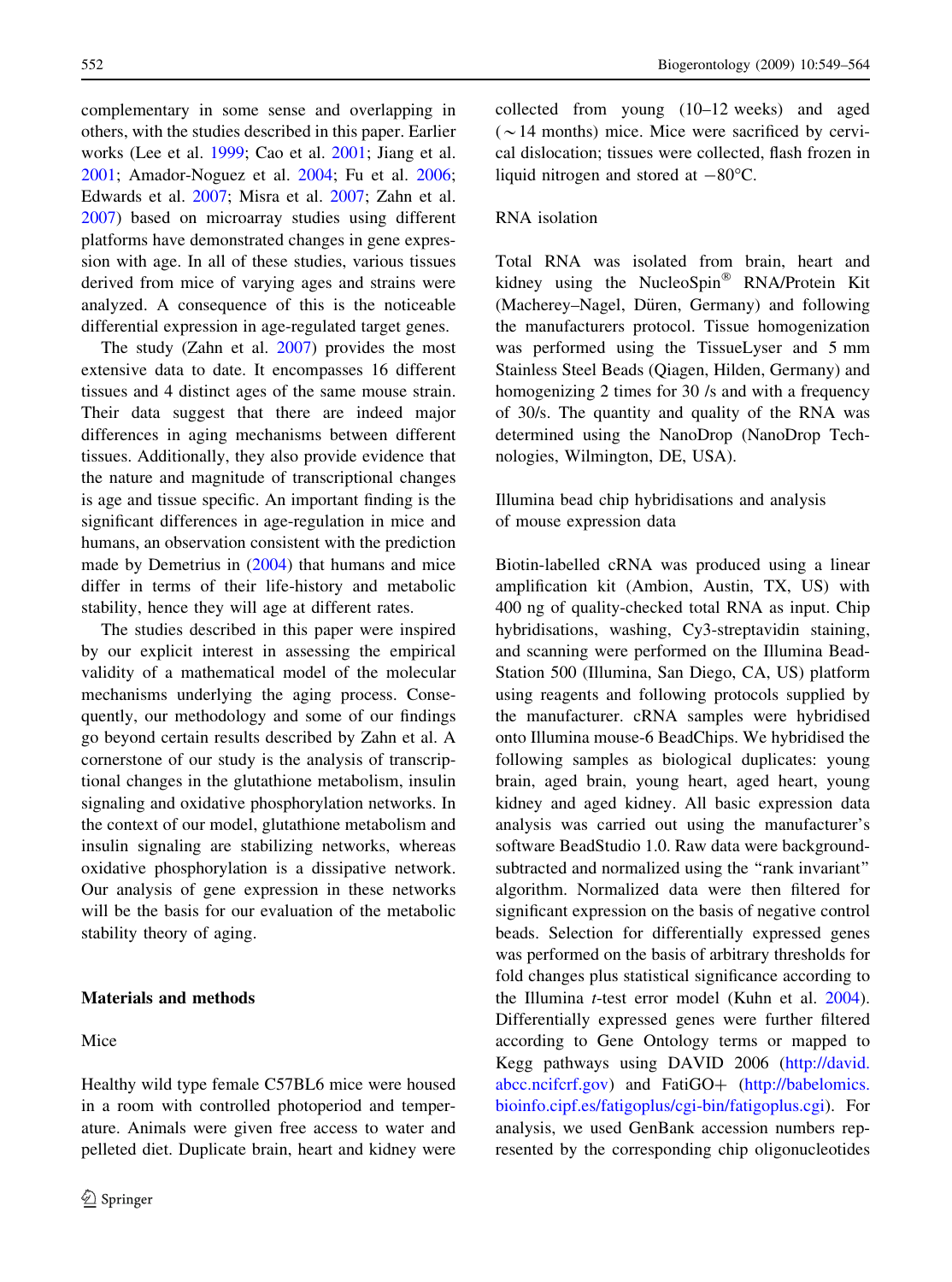as input. In addition, we compared our target gene lists to published data (Zahn et al. [2007\)](#page-15-0).

## Real-Time polymerase chain reaction

For reverse transcription, 1.0  $\mu$ l (1  $\mu$ g/ $\mu$ l) of RNA was added to 1.0  $\mu$ l (50  $\mu$ M) Oligo-dT primer plus 8.0  $\mu$ l of RNase-free water  $(dH<sub>2</sub>O)$ . The mixture was spun briefly and heated to  $70^{\circ}$ C for 5 min and cooled on ice. 10.0 µl of master mix were added including the following components per reaction: 4.0  $\mu$ l of 5 $\times$  RT buffer, 2.0  $\mu$ l of 0.1 M DTT, 2.0  $\mu$ l of (10 mM) dNTP, 1.0  $\mu$ l (200 U/ $\mu$ l) Superscript II (Invitrogen) and 1.0  $\mu$ l of  $dH_2O$ . After pulse spinning, incubation was carried out at 42°C for 1.5 h. Real-Time polymerase chain reaction (Real-Time PCR) was performed in 96-Well Optical Reaction Plates (Applied Biosystems, Foster City, CA, US). The PCR mix in each well included 10 µl of  $SYBR^{\circledR}$ Green PCR Master Mix (Applied Biosystems), 5  $\mu$ l dH<sub>2</sub>O, 1.5  $\mu$ l each of the forward and reverse primers  $(5 \text{ ng/µl})$  and  $2 \text{ µl}$  of single strand cDNA (2.5 ng/ $\mu$ l) in a final reaction volume of 20  $\mu$ l. Triplicate amplifications were carried out per gene with three wells serving as negative controls without template. GAPDH and ACTB were amplified along with the target genes as endogenous controls for normalization. The PCR reaction was carried out on the ABI PRISM 7900HT Sequence Detection System (Applied Biosystems) using the following program, stage 1, 50°C for 2 min, stage 2, 95°C for 10 min, stage  $3,95^{\circ}$ C for 15 s and 60 $^{\circ}$ C for 1 min, for 40 cycles and, stage 4,  $95^{\circ}$ C for 15 s,  $60^{\circ}$ C for 15 s and  $95^{\circ}$ C for 15 s. The last heating step in stage 4 was performed with a ramp rate of 2% in order to enable the generation of a dissociation curve of the product. The output data generated by the Sequence Detection System 2 software were transferred to Microsoft Excel for analysis. The differential mRNA expression of each gene was calculated with the comparative Ct method recommended by the manufacturer.

#### Western blotting

Protein extracts were isolated from brain, heart and kidney using Lysis buffer (150 mM NaCl, 10 mM Tris–HCl, 1 mM EDTA, 1% Triton-X100; pH 7.8) and the TissueLyser (Qiagen). Protein concentrations were measured using the Bradford method. Western blotting was performed according to standard procedures and using chemiluminescence detection (ECL, Amersham). Antibodies used were Abcam ab22604 (Gpx1), Ambion #4300 (Gapdh), Calbiochem #DC03L (HRP-linked), as well as Amersham NA9310 (HRP-linked).

# Results

#### Global data analysis

We provide experimental evidence at the molecular level based on a genomics approach to support the metabolic stability hypothesis. To identify and further analyse common and tissue-specific metabolic pathways and metabolism-related biological processes altered with age in mice, RNA was isolated from the brain, heart and kidney of young (10–12 weeks) and aged ( $\sim$  14 months) C57/Bl6 female mice. Wholegenome gene expression analyses employing the Illumina Bead Chip technology was then used to profile the transcriptomes of these tissues. We used the rank invariant method for normalisation and the t-test error model.

Data reproducibility is demonstrated by sample correlation and clustering (Fig. [1a](#page-5-0), b). As expected the clustering of the samples shows a good correlation within the same tissue type. Furthermore, the correlation coefficient of samples of the same tissue is high  $(>0.9)$ . However, the transcriptional difference between young and aged samples of the same tissue is minor—the correlation coefficients for biological replicates range from 0.97 to 0.99 and for young versus aged samples from 0.94 to 0.99. Of the three tissue types analysed, the heart samples show the best separation between young and aged tissues. The differences between samples of the same tissue type could also reflect heterogeneity between biological replicates indicating minor differences in mRNA levels between our two age groups. This is also reflected by the results of our differential gene expression analysis between young and aged tissues.

Normalized data were analysed for significant (detection  $> 0.99$  for at least one group and P value  $\langle 0.05 \rangle$  changes in gene expression between young and aged samples with ratios of 1.3 and above (Full data provided as Table S1 in Electronic supplementary material). To identify a significant number of age-related regulated genes for further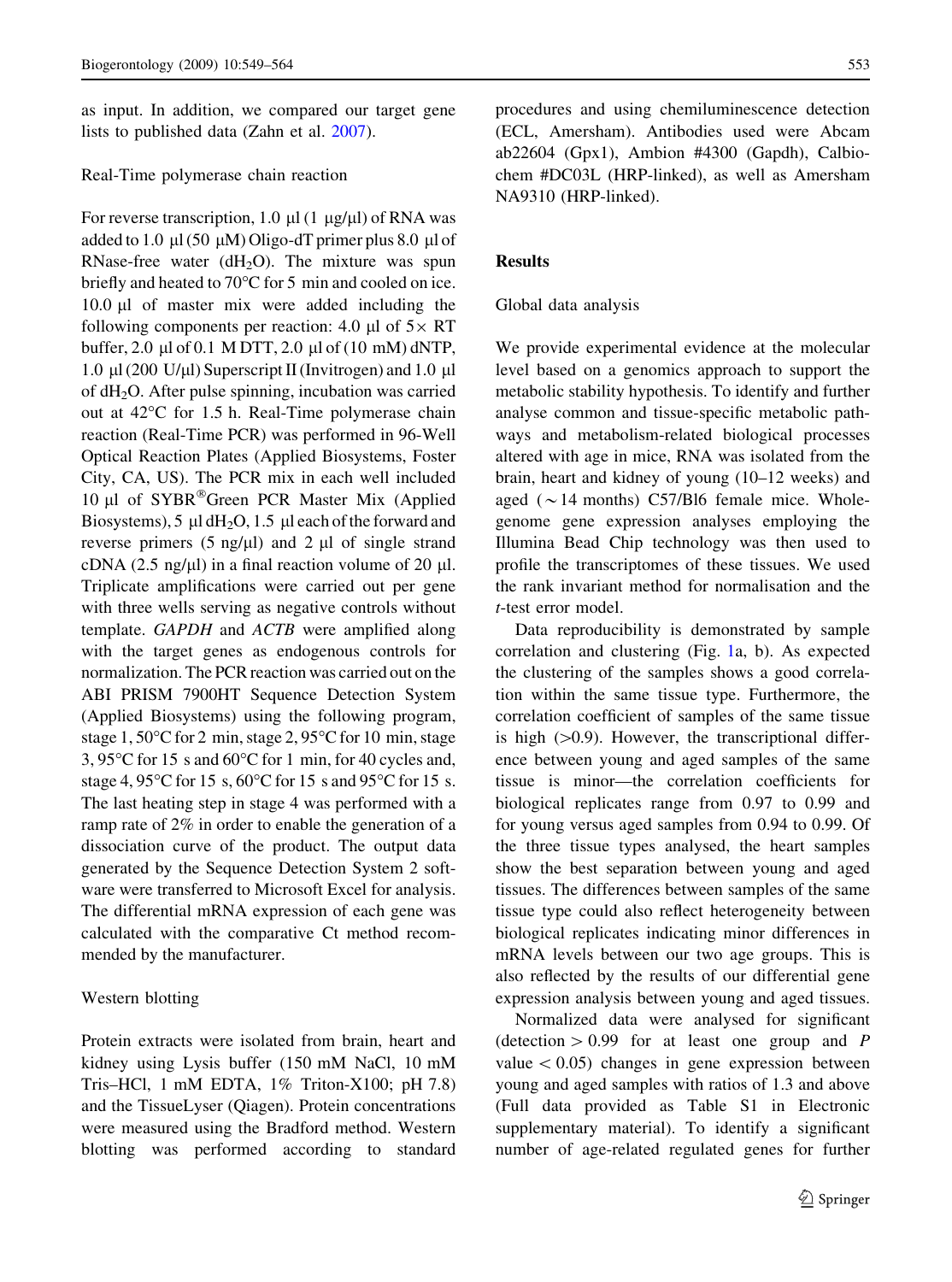<span id="page-5-0"></span>

| C | brain |                                                     |  | heart |  | kidney |  |               |  |
|---|-------|-----------------------------------------------------|--|-------|--|--------|--|---------------|--|
|   |       | down total up down total                            |  |       |  |        |  | up down total |  |
|   |       | 231   217   448   310   430   740   375   320   695 |  |       |  |        |  |               |  |

Fig. 1 Results of the global expression data analysis. a Clustering of all samples analysed and b the corresponding linear correlation factors. c Numbers of significant (detection  $> 0.99$  for at least one group and P value  $< 0.05$ ) changes in gene expression between young and aged tissues with ratios of 1.3 and above

analysis, a ratio of 1.3 was used. High fold changes in gene expression levels (fold change  $> 10$ ) are hardly or even never observed with aging (Lee et al. [1999](#page-15-0); Cao et al. [2001;](#page-14-0) Jiang et al. [2001](#page-15-0); Amador-Noguez et al. [2004;](#page-14-0) Fu et al. [2006;](#page-15-0) Edwards et al. [2007;](#page-15-0) Misra et al. [2007\)](#page-15-0). For the chosen criteria, we found more regulated genes in heart (740) and kidney (695) than in brain (448) including duplicate counts for genes represented more than once on the chip. The total number of age-related genes is shown in Fig. 1c.

The age-related gene lists (corresponding Gene accession as input) were further analysed using the Gene Annotation Tools—DAVID ([http://niaid.abcc.](http://niaid.abcc.ncifcrf.gov/) nciferf.gov/) and FatiGO+ [\(http://babelomics.bioinfo.](http://babelomics.bioinfo.cipf.es/fatigoplus/cgi-bin/fatigoplus.cgi) [cipf.es/fatigoplus/cgi-bin/fatigoplus.cgi\)](http://babelomics.bioinfo.cipf.es/fatigoplus/cgi-bin/fatigoplus.cgi) to identify altered pathways and Gene Ontologies. Table [1](#page-6-0) lists significant metabolic processes (GO: biological process) in brain, heart and kidney for which the respective genes within these processes are differentially regulated in young and aged mice. Several metabolic processes are regulated in an agedependent manner. As expected from the number of regulated genes, we found fewer and more global processes for brain (e.g., protein and cellular metabolism) than in heart (e.g., phosphate and cofactor metabolism) and kidney (e.g., hexose and cellular lipid metabolism). Table [1](#page-6-0) shows all processes that include the word metabolism. It is therefore a subgroup of the original DAVID output where we found 24 regulated processes for brain (4 metabolic processes), 88 for heart (21 metabolic processes) and 79 for kidney (22 metabolic processes). Beside the metabolic-related processes we found for instance apoptosis and transport-related processes. Table [2](#page-7-0) lists results for Kegg and Biocarta annotated pathways in heart. In brain, only one Kegg annotated pathway (neurodegenerative disorders) was found and in kidney glutathione metabolism, natural killer cell mediated cytotoxicity, and antigen processing and presentation showed significant regulation (data not shown). For the purpose of this study, we would like to focus on the heart where we see indications of differential expression of relevant gene components of glutathione metabolism, insulin signaling and oxidative phosphorylation.

## Glutathione metabolism

Glutathione (GSH) plays a critical role in many biological processes (Maher [2005](#page-15-0)). The main function/requirement of GSH and its metabolism is to regulate homeostasis by decreasing reactive oxygen species (ROS), which are produced either endogenously e.g., during respiration in the mitochondria (Murakami [2006\)](#page-15-0) or exogenously e.g., by UV radiation. Three major components constitute glutathione metabolism; biosynthesis of glutathione in its reduced monomeric form (GSH), antioxidant function by forming glutathione disulfate (GSSG; oxidized glutathione), and the detoxification by conjugating toxic rests (e.g., peroxidised lipids and xenobiotics) to glutathione.

Our data on aged heart, revealed up-regulated expression of key enzymes encoded by the following genes, Gclm, Gpx1, Gpx3, Gsta2 and Gstm2 (Table [3,](#page-8-0) Fig. [2a](#page-8-0)), which were also confirmed by Real-Time-PCR (Fig. [3](#page-10-0)a). In addition, protein expression of Gpx1 was evaluated by western blotting in all three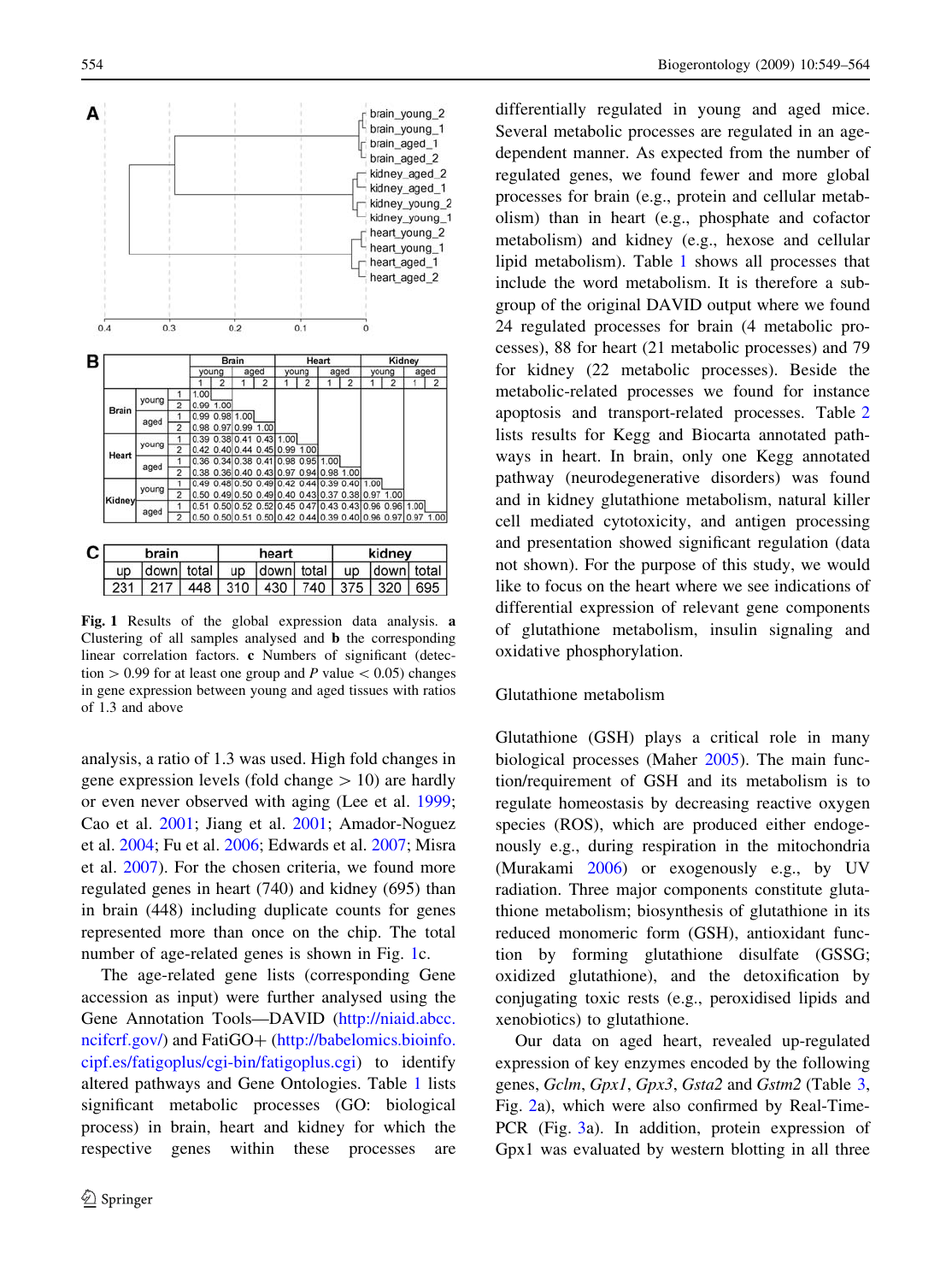<span id="page-6-0"></span>Table 1 Differential age-related expression of genes associated with known metabolic processes

| Term                                                           | Count <sup>a</sup> | $(\%)^{\mathrm{b}}$ | $P$ value <sup>c</sup> |
|----------------------------------------------------------------|--------------------|---------------------|------------------------|
| Brain                                                          |                    |                     |                        |
| Biopolymer metabolism                                          | 54                 | 13.95               | $2.0E - 02$            |
| Metabolism                                                     | 136                | 35.14               | $2.0E - 02$            |
| Protein metabolism                                             | 61                 | 15.76               | $3.4E - 02$            |
| Cellular metabolism                                            | 126                | 32.56               | $3.6E - 02$            |
| Heart                                                          |                    |                     |                        |
| Metabolism                                                     | 274                | 43.70               | $2.9E - 12$            |
| Cellular metabolism                                            | 259                | 41.31               | $7.4E - 12$            |
| Primary metabolism                                             | 246                | 39.23               | $1.2E - 10$            |
| Macromolecule metabolism                                       | 164                | 26.16               | $5.5E - 09$            |
| Protein metabolism                                             | 129                | 20.57               | $4.8E - 08$            |
| Cellular macromolecule metabolism                              | 124                | 19.78               | $6.8E - 08$            |
| Cellular protein metabolism                                    | 122                | 19.46               | $1.1E - 07$            |
| Biopolymer metabolism                                          | 103                | 16.43               | $2.1E - 05$            |
| Phosphorus metabolism                                          | 37                 | 5.90                | $5.0E - 03$            |
| Phosphate metabolism                                           | 37                 | 5.90                | $5.0E - 03$            |
| Cofactor metabolism                                            | 14                 | 2.23                | $5.9E - 03$            |
| Heterocycle metabolism                                         | 7                  | 1.12                | $6.4E - 03$            |
| Regulation of protein metabolism                               | 14                 | 2.23                | $7.9E - 03$            |
| Sphingoid metabolism                                           | 4                  | 0.64                | $2.5E - 02$            |
| Nitrogen compound metabolism                                   | 17                 | 2.71                | $2.6E - 02$            |
| Amine metabolism                                               | 16                 | 2.55                | $3.2E - 02$            |
| Coenzyme metabolism                                            | 11                 | 1.75                | $3.5E - 02$            |
| Nucleobase, nucleoside, nucleotide and nucleic acid metabolism | 102                | 16.27               | $3.8E - 02$            |
| Amino acid and derivative metabolism                           | 14                 | 2.23                | $4.2E - 02$            |
| Negative regulation of metabolism                              | 14                 | 2.23                | $4.7E - 02$            |
| Kidney                                                         |                    |                     |                        |
| Metabolism                                                     | 254                | 41.85               | $3.1E - 07$            |
| Cellular metabolism                                            | 237                | 39.04               | $1.6E - 06$            |
| Primary metabolism                                             | 224                | 36.90               | $1.1E - 05$            |
| Carboxylic acid metabolism                                     | 23                 | 3.79                | $6.3E - 03$            |
| Organic acid metabolism                                        | 23                 | 3.79                | $6.3E - 03$            |
| Macromolecule metabolism                                       | 133                | 21.91               | $6.7E - 03$            |
| Protein metabolism                                             | 103                | 16.97               | $8.5E - 03$            |
| Hexose metabolism                                              | 10                 | 1.65                | $9.4E - 03$            |
| Monosaccharide metabolism                                      | 10                 | 1.65                | $1.0E - 02$            |
| One-carbon compound metabolism                                 | 5                  | 0.82                | $1.1E - 02$            |
| Alcohol metabolism                                             | 14                 | 2.31                | $1.3E - 02$            |
| Cellular macromolecule metabolism                              | 97                 | 15.98               | $1.6E - 02$            |
| Glucose metabolism                                             | 8                  | 1.32                | $1.9E - 02$            |
| cellular protein metabolism                                    | 95                 | 15.65               | $2.0E - 02$            |
| Cellular lipid metabolism                                      | 21                 | 3.46                | $2.4E - 02$            |
| Nitrogen compound metabolism                                   | 17                 | 2.80                | $2.5E - 02$            |
| Steroid metabolism                                             | 9                  | 1.48                | $3.1E - 02$            |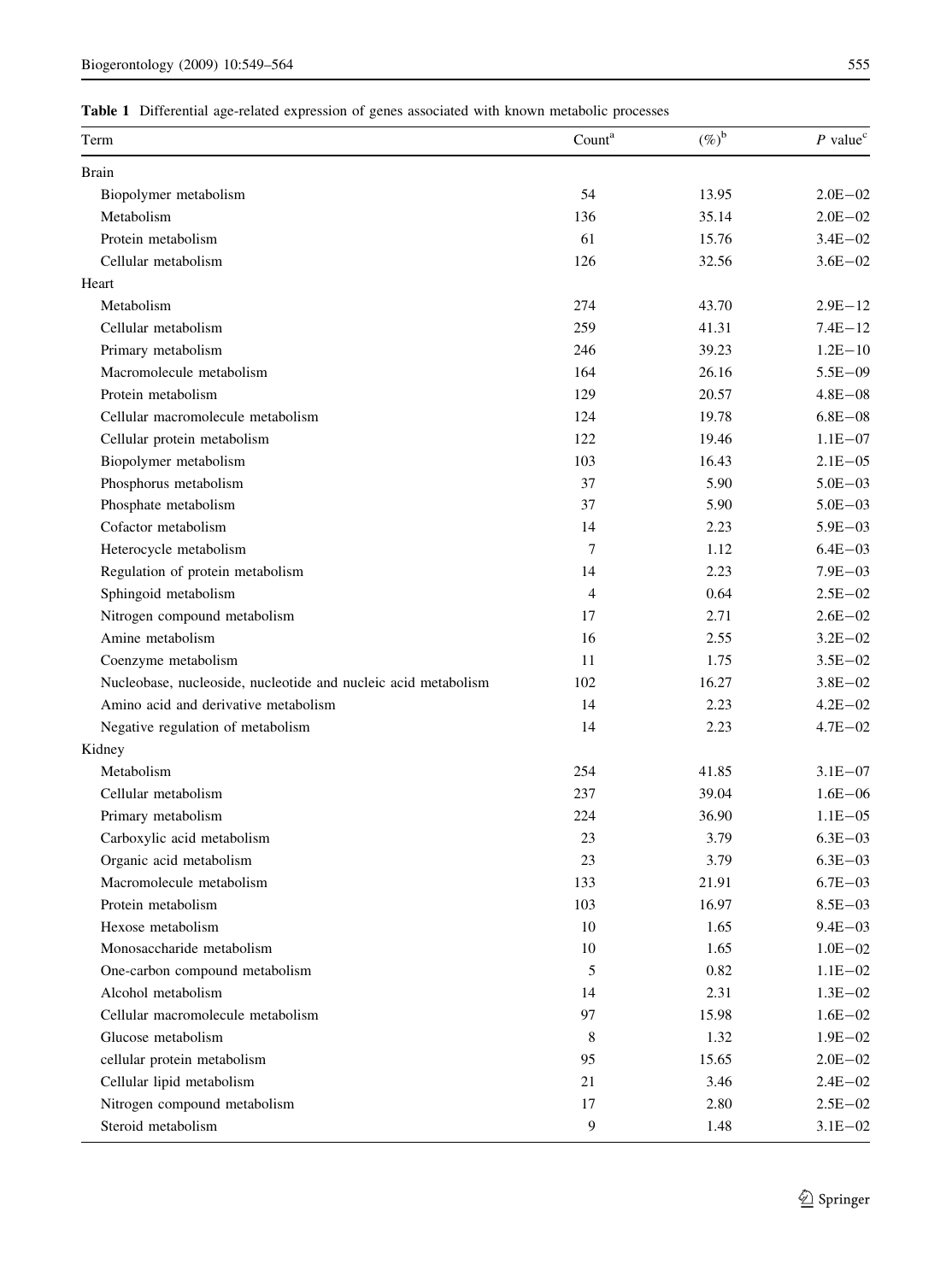#### <span id="page-7-0"></span>Table 1 continued

| Term                                   | Count <sup>a</sup> | $(\%)^{\mathsf{b}}$ | $P$ value <sup>c</sup> |
|----------------------------------------|--------------------|---------------------|------------------------|
| Amine metabolism                       | 16                 | 2.64                | $3.1E - 02$            |
| Regulation of metabolism               | 79                 | 13.01               | $4.0E - 02$            |
| Amino acid metabolism                  | 12                 | 1.98                | $4.5E - 02$            |
| Glutamine family amino acid metabolism | 4                  | 0.66                | $4.5E - 02$            |

Number of genes from the target input genes annotated for the corresponding term

b Percentage of annotated target genes compared to the overall number of input

 $\degree$  P values  $\lt$  0.05 were counted as significant

Table 2 Age-related differential expression of genes in mouse heart

| Term                      | Count <sup>a</sup> | $(\%)^{\mathrm{b}}$ | $P$ value <sup>c</sup> |
|---------------------------|--------------------|---------------------|------------------------|
| Regulated with age        |                    |                     |                        |
| Kegg                      |                    |                     |                        |
| Ribosome                  | 10                 | 1.59                | $2.7E - 02$            |
| Oxidative phosphorylation | 11                 | 1.75                | $3.7E - 02$            |
| Glutathione metabolism    | 6                  | 0.96                | $4.7E - 02$            |
| <b>Biocarta</b>           |                    |                     |                        |
| IL 6 signaling pathway    | 5                  | 0.80                | $7.3E - 03$            |
| IL 2 signaling pathway    | 4                  | 0.64                | $4.0E - 02$            |
| IGF-1 Signaling Pathway   | 4                  | 0.64                | $4.0E - 02$            |
| Insulin Signaling Pathway | 4                  | 0.64                | $4.7E - 02$            |
| Up with age               |                    |                     |                        |
| Kegg                      |                    |                     |                        |
| Glutathione metabolism    | 5                  | 1.89                | $1.3E - 02$            |
| <b>Biocarta</b>           |                    |                     |                        |
| IL 2 signaling pathway    | 3                  | 1.13                | $6.7E - 02$            |
| IGF-1 Signaling Pathway   | 3                  | 1.13                | $6.7E - 02$            |
| IL 6 signaling pathway    | 3                  | 1.13                | $7.1E - 02$            |
| Insulin Signaling Pathway | 3                  | 1.13                | $7.5E - 02$            |
| Down with age             |                    |                     |                        |
| Kegg                      |                    |                     |                        |
| Ribosome                  | 10                 | 2.74                | $3.6E - 04$            |
| Oxidative phosphorylation | 11                 | 3.01                | $3.8E - 04$            |
| Citrate cycle (TCA cycle) | 4                  | 1.10                | $3.2E - 02$            |
| Proteasome                | 4                  | 1.10                | $3.5E - 02$            |
| Purine metabolism         | 8                  | 2.19                | $5.4E - 02$            |
| Pyrimidine metabolism     | 6                  | 1.64                | $5.8E - 02$            |

Number of genes from the target input genes annotated for the corresponding term

<sup>b</sup> Percentage of annotated target genes compared to the overall number of input

 $\degree$  P values < 0.05 were counted as significant, but the whole output is shown

tissues. Gpx1 protein expression in heart increased with age, whereas the expression in brain and kidney was unaffected, which was also observed for gene expression (Fig. [3](#page-10-0)b). An overlapping regulation of the transcriptome and proteome will not necessarily be observed for all genes, however the overall trend of regulation in different biological processes on the gene level may also be observed at the protein level.

The synthesis of glutathione involves a 2-step ligation reaction. First glutamate–cysteine ligase (Gcl) conjugates L-glutamate and cysteine to L-gamma-glutamylcysteine, which is then further ligated to glycine by glutathione synthetase (Gs). The modifier subunit of Gcl named Gclm is 1.6 fold up-regulated in aged heart. There are several isozymes of glutathione peroxidases (Gpx) encoded by the different genes which reduce lipid hydroperoxides to their corresponding alcohols and free hydrogen peroxide to  $H<sub>2</sub>O$ . These enzymes have varied cellular location and substrate specificity. For example, glutathione peroxidase 1 (Gpx1; 2.2-fold up-regulated in aged heart) is the most abundant and found in the cytoplasm of nearly all mammalian tissues, its preferred substrate is hydrogen peroxide  $H_2O_2$ . The expression pattern of glutathione peroxidase 3 (Gpx3), which is 1.4-fold upregulated in aged heart, is not as ubiquitously expressed as Gpx1 (Maher [2005\)](#page-15-0). Finally, the detoxification component of glutathione metabolism is established by different glutathione S-transferases (GST). The GST family of enzymes comprises a long list of cytosolic, mitochondrial, and microsomal proteins which are capable of multiple reactions with a multitude of substrates, both endogenous and xenobiotic. Members of the alpha (Gsta2) and mu (Gstm2) class are 1.7-fold and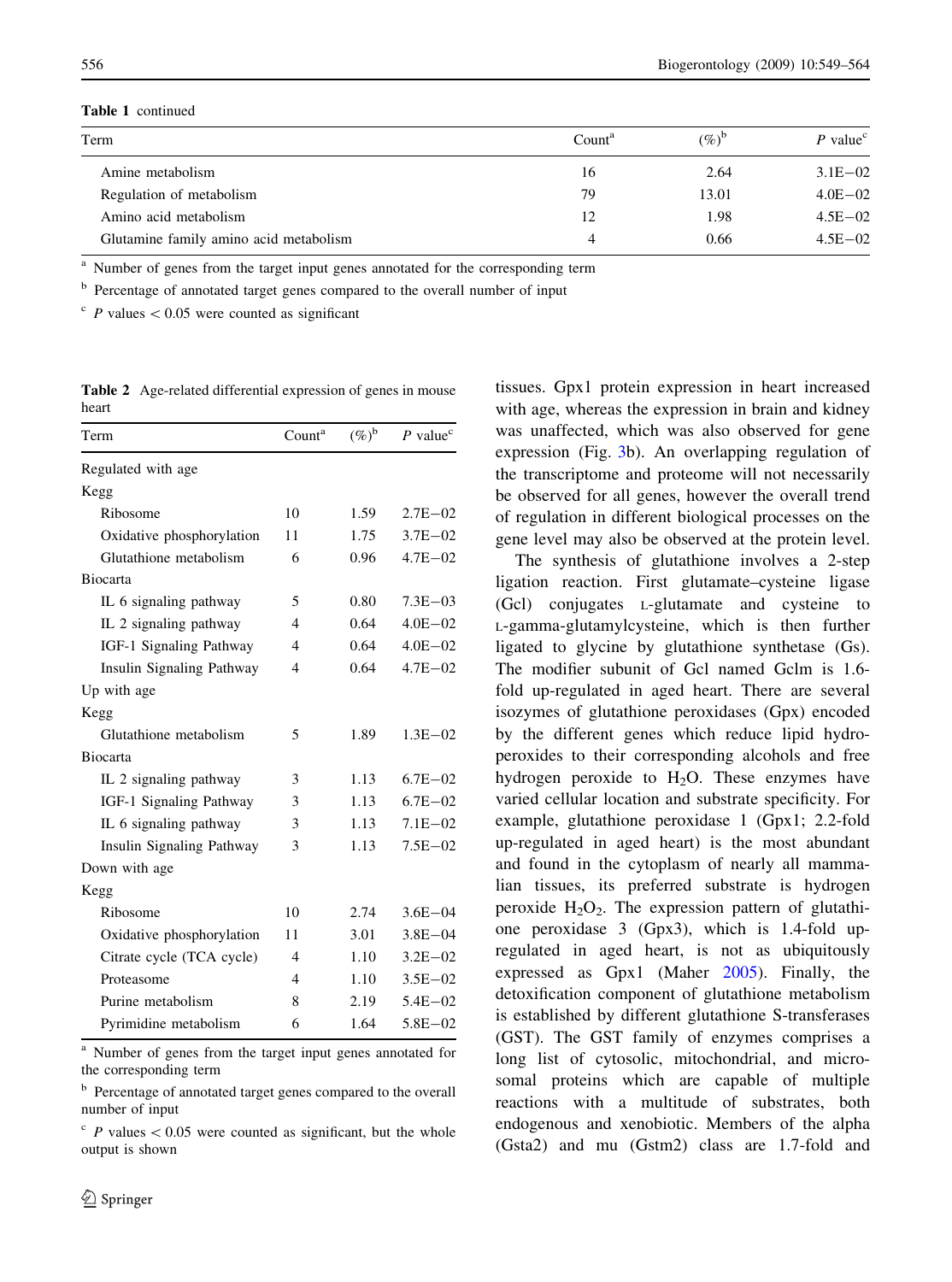<span id="page-8-0"></span>Table 3 Age-dependent gene expression in the context of glutathione metabolism, insulin signaling and oxidative phosphorylation in mouse heart

| Symbol                 | Accession                 | Definition                                                                                               | P value <sup>a</sup> Ratio <sup>b</sup> |  |
|------------------------|---------------------------|----------------------------------------------------------------------------------------------------------|-----------------------------------------|--|
| Glutathione metabolism |                           |                                                                                                          |                                         |  |
| Gclm                   |                           | NM_008129 Glutamate-cysteine ligase, modifier subunit                                                    | $2.5E - 02$ 1.56                        |  |
| Gpx1                   |                           | NM_008160 Glutathione peroxidase 1                                                                       | $2.2E - 02$ 2.21                        |  |
| Gpx3                   |                           | NM_008161 Glutathione peroxidase 3                                                                       | $1.4E - 02$ 1.41                        |  |
| Gsta <sub>2</sub>      |                           | NM_008182 Glutathione S-transferase, alpha 2 (Yc2)                                                       | $4.4E - 02$ 1.74                        |  |
| Gstm <sub>2</sub>      |                           | NM 008183 Glutathione S-transferase, mu 2                                                                | $4.2E - 03$ 1.56                        |  |
| Insulin signaling      |                           |                                                                                                          |                                         |  |
| Foxo1                  |                           | NM_019739 Forkhead box O1                                                                                | $3.5E - 02$ 2.10                        |  |
| Map2k1                 |                           | NM_008927 Mitogen activated protein kinase kinase 1                                                      | $9.2E - 03$ 0.57                        |  |
| Pdpk1                  |                           | NM_011062 3-Phosphoinositide dependent protein kinase-1                                                  | $4.6E - 02$ 1.38                        |  |
| Pfkl                   |                           | NM_008826 Phosphofructokinase, liver, B-type                                                             | $2.9E - 03$ 1.38                        |  |
|                        |                           | Rapgef1 NM 054050 Rap guanine nucleotide exchange factor (GEF) 1                                         | $2.7E - 02$ 1.39                        |  |
|                        | Oxidative phosphorylation |                                                                                                          |                                         |  |
| Atp5a1                 |                           | NM 007505 ATP synthase, H+ transporting, mitochondrial F1 complex, alpha subunit, isoform 1 4.5E-02 0.72 |                                         |  |
| Atp5f1                 | AK002960                  | ATP synthase, H+ transporting, mitochondrial F0 complex, subunit b, isoform 1                            | $4.6E - 02$ 0.76                        |  |
| Cox7a2                 |                           | NM_009945 Cytochrome c oxidase, subunit VIIa 2                                                           | $4.5E - 02$ 0.71                        |  |
| Cox7b                  |                           | $NM_025379$ Cytochrome c oxidase subunit VIIb                                                            | $2.0E - 02$ 0.51                        |  |
| Ndufa5                 |                           | NM_026614 NADH dehydrogenase (ubiquinone) 1 alpha subcomplex, 5                                          | $7.4E - 03$ 0.70                        |  |
| Ndufb <sub>2</sub>     |                           | NM_026612 NADH dehydrogenase (ubiquinone) 1 beta subcomplex, 2                                           | $4.0E - 02$ 0.51                        |  |
| Ndufb4                 |                           | NM_026610 NADH dehydrogenase (ubiquinone) 1 beta subcomplex 4                                            | $3.7E - 03$ 0.46                        |  |
| Np15                   |                           | NM 019435 Nuclear protein 15.6                                                                           | $1.3E - 02$ 0.77                        |  |
| Uqcrb                  |                           | $NM_026219$ Ubiquinol–cytochrome $c$ reductase binding protein                                           | $9.1E - 03$ 0.76                        |  |

<sup>a</sup> P values  $\lt$  0.05 were counted as significant

<sup>b</sup> Ratios were calculated for aged over young

1.6-fold up-regulated in aged heart, respectively (Table 3).

In aged brain and kidney we could not find this significant up-regulation of Gclm, Gpx1, Gpx3, Gsta2 and Gstm2. In brain, Gclm shows constant expression levels between young and aged samples, Gpx1 and Gpx3 seem to be slightly up-regulated with age and Gsta2 and Gstm2 are not detected. In kidney, all five genes are expressed but just Gsta2 is significantly down-regulated with age (data not shown).

# Insulin signaling

Insulin is a key molecule implicated in the aging process and it is known to be involved in life extension in many mutant mouse models (Kenyon [2005\)](#page-15-0). Its main function is the regulation of glucose homeostasis, but it also indirectly regulates lipid homeostasis (Fig. 2b).

We found regulation of key enzymes of the insulin signaling pathway in aged heart (Foxo1, Pdpk1 and Pfkl). 3-Phosphoinositide dependent protein kinase-1 (Pdpk1; 1.4-fold up-regulated in aged heart) has a central role in mediating a variety of cascades within the insulin signaling pathway by phosphorylating many diverse kinases (King and Newton [2004](#page-15-0)). Downstream of Pdpk1, forkhead box O1 (Foxo1; 2.1-fold up-regulated in aged heart), a member of the FOXO family of forkhead transcription factors, acts as a key regulator that induces the expression of genes

Fig. 2 Age-dependent changes in glutathione metabolism (a) ▶ insulin signaling (b) and oxidative phosphorylation (c). The FatiGO+ output shows regulated genes in glutathione metabolism, insulin signaling and oxidative phosphorylation using Kegg pathways. Two different target gene lists were processed simultaneously and are shown in different colours. Green and red boxes indicate increased and decreased expression levels respectively (Coloured version is provided in the online version). The corresponding genes are shown in Table 3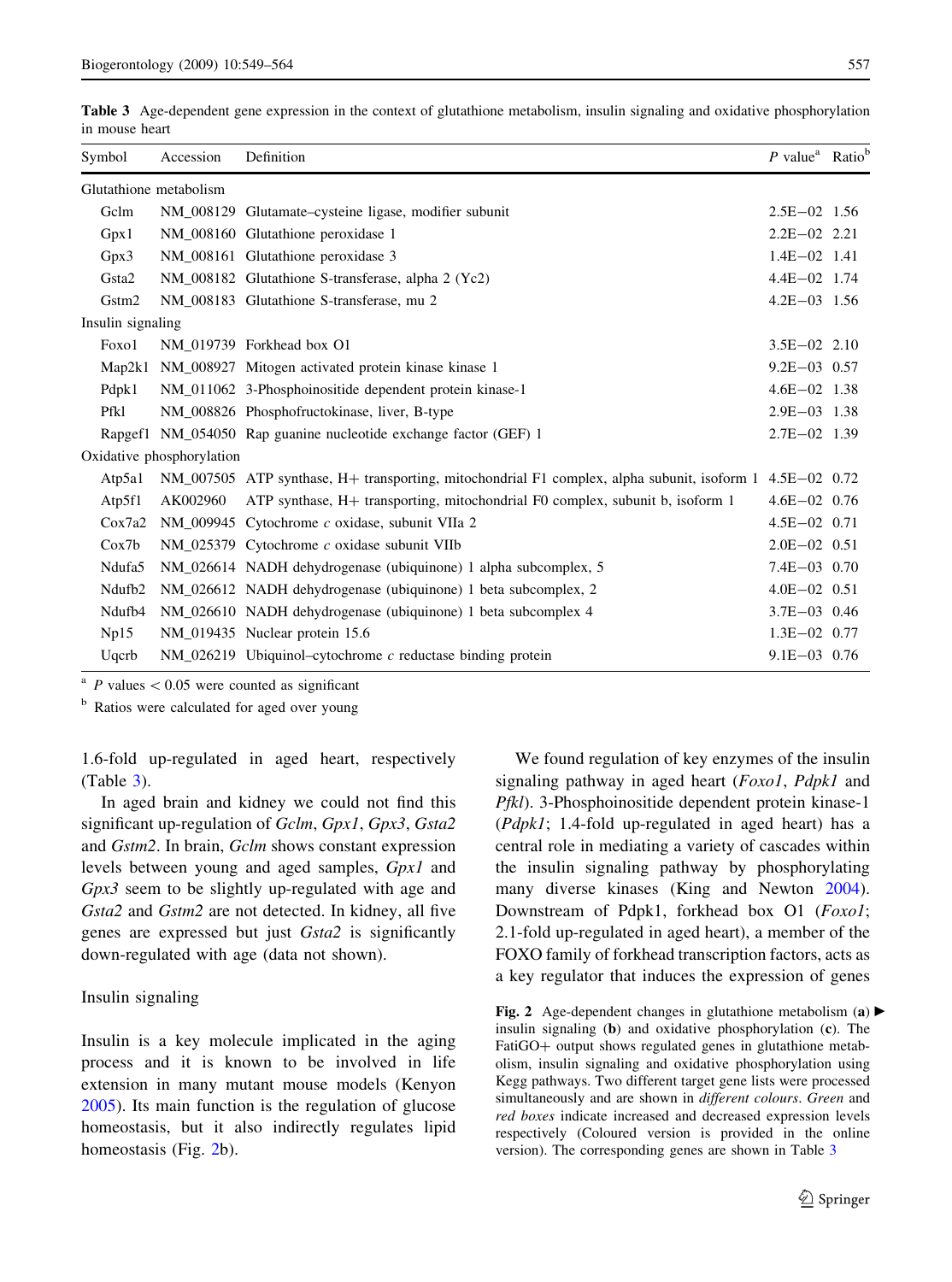

<sup>2</sup> Springer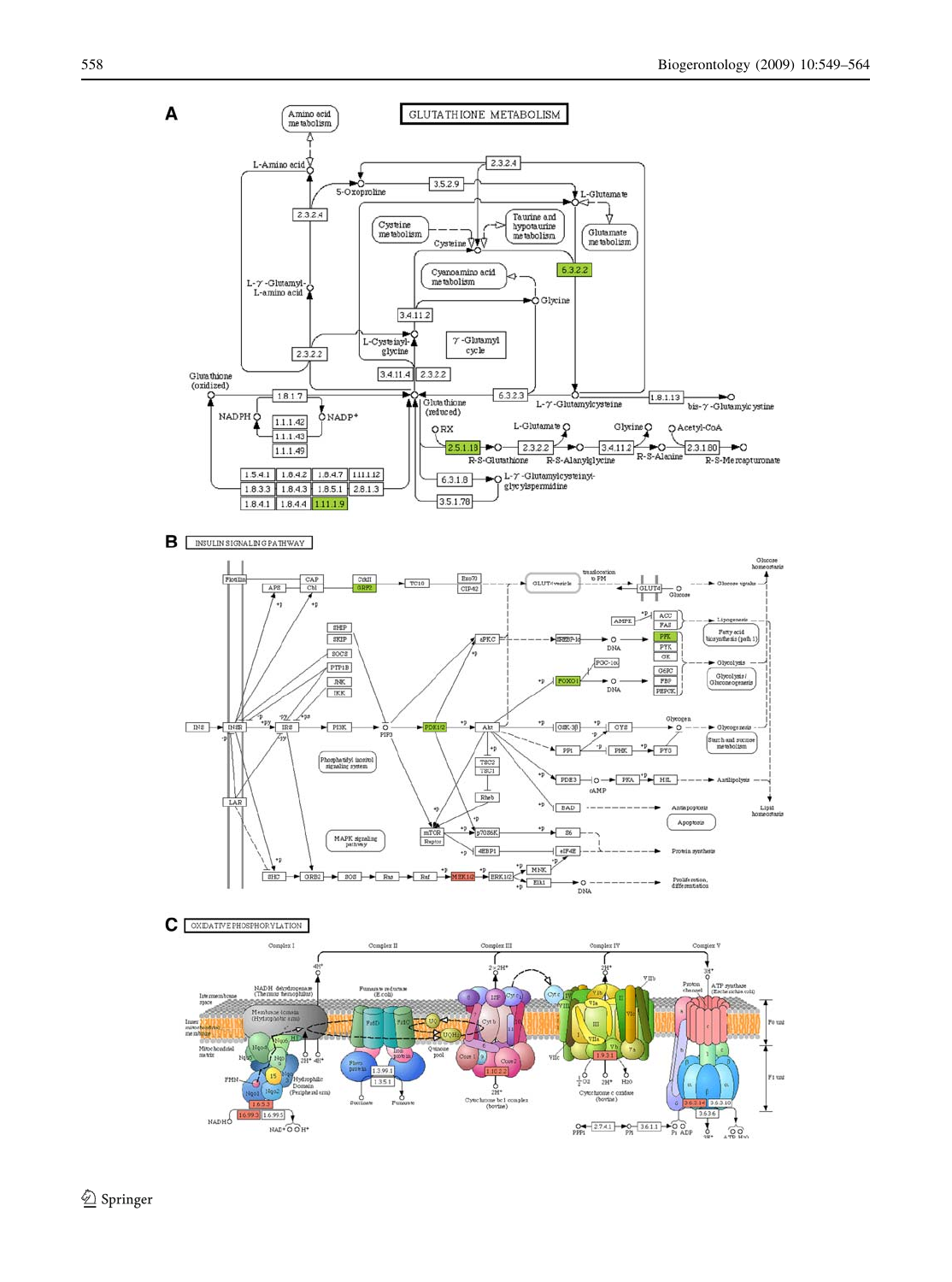<span id="page-10-0"></span>

Fig. 3 Independent confirmation of the array-derived data. a Real-Time PCR confirming the expression ratios for genes involved in glutathione metabolism in the heart. b Western blot based confirmation of Gpx1 protein expression in brain, heart and kidney. The *upper part* shows the protein expression for all three tissues with equally loaded amounts of protein  $(15 \mu g)$ . In the second case, 30 µg protein was loaded for brain and heart and 15 µg for kidney. The expression of Gapdh was used to monitor equal loading of protein

involved in gluconeogenesis and glycolysis in response to insulin (Aoyama et al. [2006](#page-14-0)). Additionally, the phosphofructokinase Pfkl (1.4-fold up-regulated in aged heart) catalyses a key step in glycolysis, namely the conversion of D-fructose 6-phosphate to D-fructose 1,6-bisphosphate. Furthermore, mitogen activated protein kinase kinase 1 (Map2k1) and Rap guanine nucleotide exchange factor (GEF) 1 (Rapgef1) are 0.6-fold down- and 1.4-fold up-regulated in aged heart, respectively (Table [3\)](#page-8-0).

## Oxidative phosphorylation

Oxidative phosphorylation is a metabolic pathway that uses energy released by the oxidation of nutrients to produce adenosine triphosphate (ATP). We found down-regulation of enzymes in four of the five complexes in the electron transport chain in aged heart. As part of complex I, the NADH dehydrogenases Ndufa5, Ndufb2, Ndufb4 and Np15 were down-regulated 0.70-, 0.51-, 0.46- and 0.77-fold, respectively. Ubiquinol–cytochrome  $c$  reductase binding protein (*Uqcrb*; complex III) is 0.76-fold and the cytochrome  $c$ oxidases Cox7a2 and Cox7b (complex IV) are 0.71 and 0.51-fold down-regulated. Finally, the ATP synthases Atp5a1 and Atp5f1 of complex V are 0.72- and 0.76-fold down-regulated (Table [3](#page-8-0), Fig. [2](#page-8-0)c).

Novel and conserved age-related target genes

To identify conserved age-related genes we compared our data to the target genes identified by the most comprehensive study on age-related gene expression (Zahn et al. [2007](#page-15-0)). The result of this comparison is presented in Table S2. In addition, we provide a list of putative novel age-related target genes expressed in brain, heart and kidney (Table S3).

# **Discussion**

The metabolic stability–longevity principle asserts that metabolic stability, that is the ability of cells to maintain stable concentrations of ROS and other key metabolites in the regulatory network, is the prime determinant of life span.

This principle was given analytical support by formulating a mathematical model of the aging process based on a formal representation of the metabolic stability concept (Demetrius [2004\)](#page-15-0). The theory focuses on two classes of regulatory pathways: networks which transduce physiological stimuli by stimulating mitochondrial activity—dissipative systems; and networks which are involved in the regulation of ROS and other metabolites generated by the mitochondrial enzymes—stabilizing networks. By appealing to the metabolic stability–longevity principle, and invoking a correlation between metabolic entropy—a measure of diversity of energy flow in the network, and metabolic stability—the resilience of ROS concentrations to random perturbation in enzymatic reaction rates, we predicted a series of correlations between the following pairs of properties. (1) Transcriptional changes in gene expression and the tissue type and the taxon status of the organism. (2) The direction of regulation (up and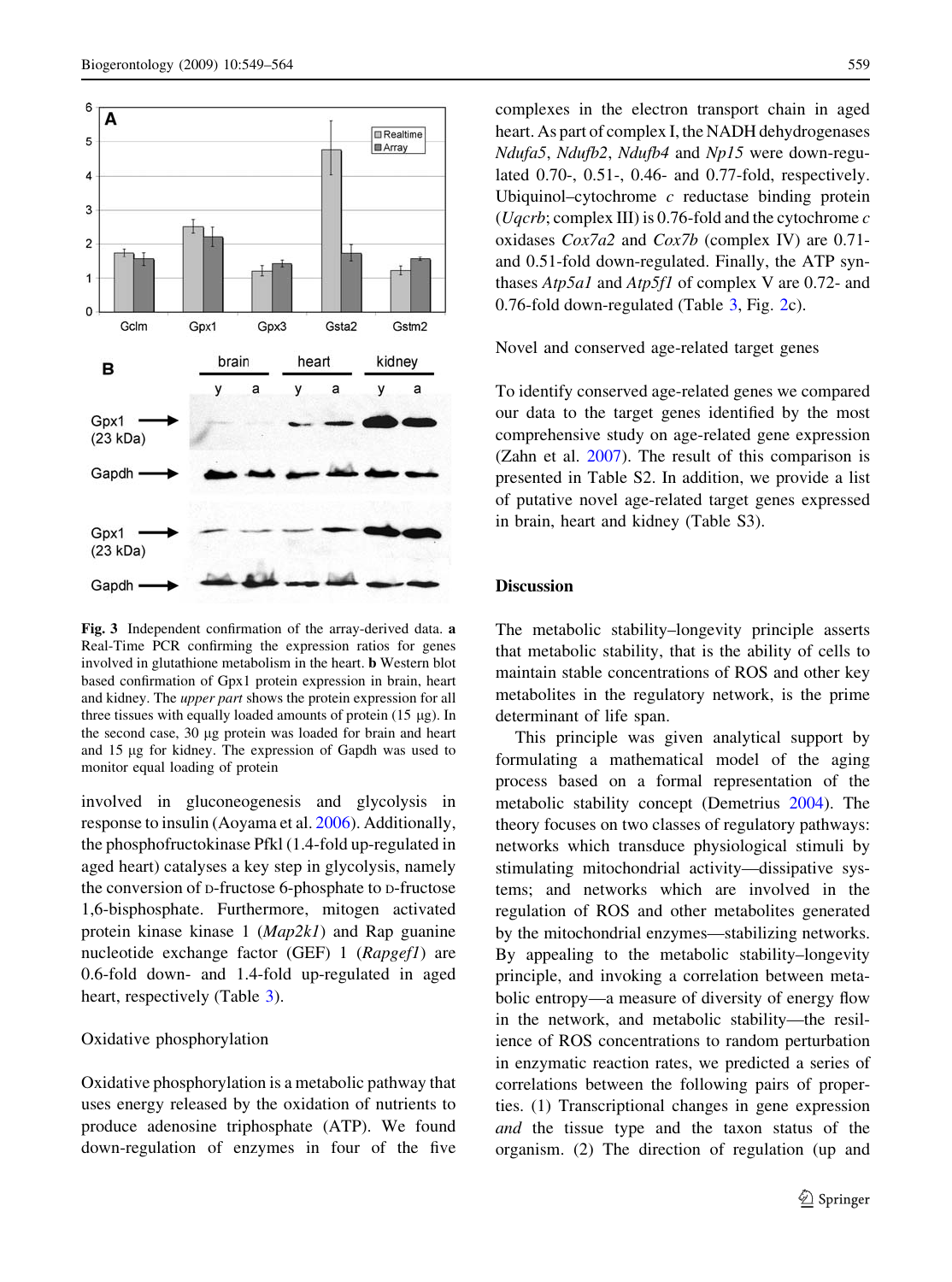down) and the metabolic function (dissipative or stabilizing) of the regulatory networks. (3) The patterns of interactions or connectivity of the network and the sensitivity of life span to mutations that affect the activity of genes in the network.

The empirical design described in this article is aimed at assessing the validity of these predictions by a study of gene profiling in the glutathione metabolism, insulin signaling (stabilizing networks) and oxidative phosphorylation pathways (dissipative network).

The data set in our empirical design is qualitative and comprehensive. The quality of the data set was rigorously tested in several ways including numerous statistical tests. A comparison of the expression profiles derived from biological duplicates revealed some variation which may be accounted for by, (1) technical variability attributed to the loss of transcripts during cRNA generation and hybridisations, (2) biological variability which reflects the expected heterogeneity amongst mice of even the same strain.

## Gene expression in brain, heart and kidney

One of the main predictions of the theory is that transcriptional changes in gene expression will be contingent on the demographic stability of the species and the intrinsic metabolic stability of the tissue.

Accordingly, patterns of gene expression will be species-specific: they will differ between mice (opportunistic species; characterized by weak demographic stability), and humans (equilibrium species defined by strong demographic stability). In addition, the percentage of regulated genes in the network will decrease with the metabolic stability of the tissue or organ type.

The comparative studies of transcriptional changes in mice and humans reported in Zahn et al. [\(2007](#page-15-0)) are consistent with the prediction that patterns of gene expression are species-specific. The study reported in this paper has focused uniquely on mice. We compared gene expression in the brain, heart and kidney in young and aged mice. Our data indicates that aging of mouse brain, heart and kidney is accompanied by changes in their metabolic state. Global gene expression analysis revealed regulation of a variety of metabolic processes at the transcriptional level in all three tissues. However, the target gene lists of age-regulated genes for the different tissues do not strongly overlap on the gene level which confirms the proposed variation of organ type and age predicted by the metabolic stability theory. Additionally, the percentage of regulated genes in the group of all expressed genes in the three tissues varies with 3.26% in brain, 7.74% in heart and 6.10% in kidney. Brain, as expected to be a metabolically stable organ seems to be less regulated with age than heart and kidney. This observation is consistent with the prediction of the theory. Other studies (Fu et al. [2006;](#page-15-0) Zahn et al. [2007\)](#page-15-0) investigating different tissues in parallel also found differences in gene regulation between distinct tissues. In particular, the study by Zahn et al. [\(2007](#page-15-0)) supports our empirical work. Although their results show controversial numbers of regulated genes, this could be due to different threshold settings and the divergent goals of these studies.

These empirical observations should be contrasted with certain implications of the free radical theory of aging proposed by Harman [\(1956](#page-15-0)). This theory essentially ignores the fact that ROS is implicated as specific signaling molecules and is critical in maintaining normal cell functions. According to the free radical theory, ROS are toxic byproducts of metabolism in an aerobic milieu. Hence the production rate of ROS will be negatively correlated with life span and hence constitute the prime determinant of aging. This proposition entails that changes in gene expression will be largely independent of the function of the regulatory networks and the homeostatic condition of the various tissues. The comparative studies we have discussed in this article point to specificity of transcriptional changes in gene expression at the network, tissue and species level. This observation is inconsistent with the free radical theory.

# Metabolic pathways and nature of regulation

An important prediction of the theory is the relation between the direction of regulation and the function of the network: Transcriptional changes in gene expression will be down-regulated in dissipative networks and up-regulated in stabilizing networks.

Our empirical evaluation of this prediction was based on heart where we found significant regulation of glutathione metabolism, insulin signaling and oxidative phosphorylation. The brain and kidney, in contrast to the heart, have a relatively high degree of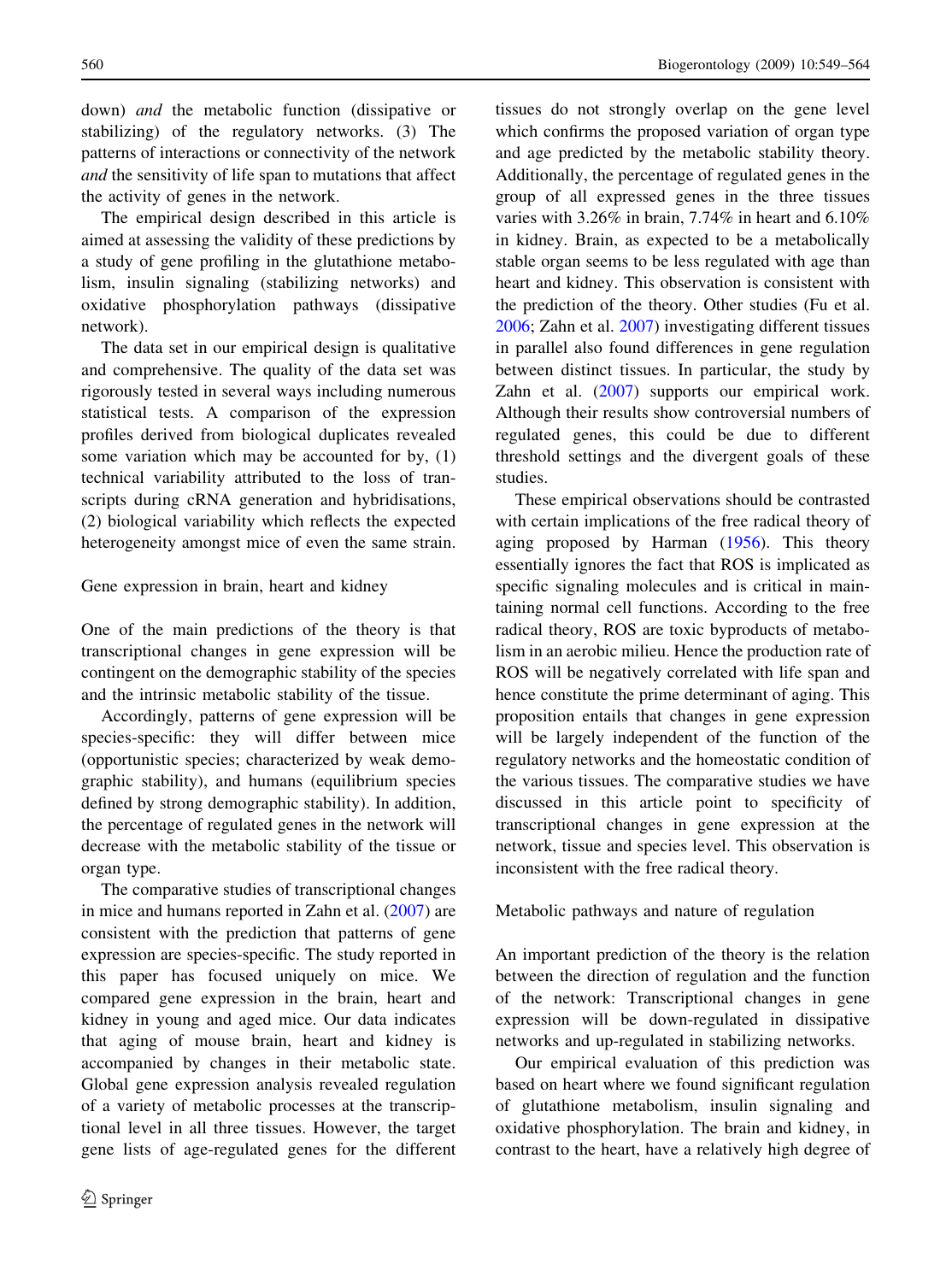metabolic stability and contain few age-regulated genes (Zahn et al. [2007](#page-15-0)). Accordingly, these tissues were not considered in our analysis.

Glutathione acts as an antioxidant and is thus involved in ROS regulation, whereas the insulin signaling pathway is involved in glucose homeostasis. These two pathways are stabilizing networks. Oxidative phosphorylation is a metabolic energy pathway involved in ROS production and thus constitutes a dissipative network. The metabolic stability theory predicts that transcriptional changes in gene expression will be up-regulated in the glutathione and insulin signaling pathways, and down-regulated in the oxidative phosphorylation network.

Our empirical studies are consistent with these predictions. Table 4 describes the three regulatory networks, their metabolic and regulatory activity and the direction of gene regulation. The subsequent sections "Glutathione metabolism and ROS regulation'', ''Insulin signaling and regulation'' and ''Oxidative phosphorylation'' discuss in detail the activity of various genes in the networks and the mechanism whereby the regulatory activity is achieved. A recent study (Yanker et al. [2008\)](#page-15-0) documents transcriptional changes in age-related pathways in the brain in mice and humans. The directional changes in the dissipative and stabilizing networks are consistent with the predictions we have stated.

# Glutathione metabolism and ROS regulation

In the heart, 5 relevant genes (Gclm, Gpx1, Gpx3, Gsta2 and Gstm2) of the glutathione metabolism network exhibit up-regulated expression with age. These genes are involved in all three components of the pathway—biosynthesis of glutathione in its reduced monomeric form (GSH), antioxidant function by forming glutathione disulfate (GSSG; oxidized glutathione), and the detoxification by conjugating toxic rests (e.g., peroxidised lipids and xenobiotics) to glutathione.

The synthesis of glutathione involves a two-step ligation reaction. First glutamate–cysteine ligase (Gcl) conjugates L-glutamate and cysteine to Lgamma-glutamylcysteine, which is then further ligated to glycine by glutathione synthetase (Gs). Gcl is the first rate-limiting enzyme of glutathione synthesis (Maher [2005](#page-15-0)). The enzyme consists of two subunits, a heavy catalytic subunit (glutamate–cysteine ligase catalytic subunit; Gclc) and a light regulatory subunit (glutamate–cysteine ligase modifier subunit; Gclm). In most tissues, Gclm is limiting, suggesting an increase in Gclm alone would increase L-gamma-glutamylcysteine synthesis (Chen et al. [2005\)](#page-14-0). This therefore would imply that an increase

within the cell. The antioxidant function of glutathione metabolism is accomplished by glutathione peroxidases-Gpx. The function of these enzymes is to reduce lipid hydroperoxides to their corresponding alcohols and to reduce free hydrogen peroxide to  $H_2O$ . Therefore, elevated activities of Gpx might counteract increased levels of ROS and thus maintain homeostasis.

of Gclm alone leads to increased levels of glutathione

GSTs catalyse the conjugation of reduced glutathione to a wide variety of substrates. This activity is useful in the detoxification of endogenous compounds such as oxidised lipids as well as the metabolism of xenobiotics (Mannervik and Danielson [1988;](#page-15-0) Coles and Kadlubar [2005](#page-15-0); Hayes et al. [2005](#page-15-0)).

# Insulin signaling and regulation

Foxo1 is one of the regulated genes within the insulin signaling pathway (Table[3\)](#page-8-0). In C. elegans, the ortholog DAF-16 has been implicated in the aging process (Curran and Ruvkun [2007\)](#page-15-0). The FOXO family of forkhead transcription factors are key regulators that induce the expression of genes involved in gluconeogenesis and glycolysis (Fig. [2](#page-8-0)b).

In addition, insulin signaling is known to mediate other signaling pathways such as TOR signaling. TOR is a serine/threonine protein kinase that regulates cell

| <b>Table 4</b> Overview of<br>pathways regulated with | Nature of network                                                                                                                                                                                                                                                                                                                                                                                                                                           |  |
|-------------------------------------------------------|-------------------------------------------------------------------------------------------------------------------------------------------------------------------------------------------------------------------------------------------------------------------------------------------------------------------------------------------------------------------------------------------------------------------------------------------------------------|--|
| age in mouse heart                                    | Glutathione metabolis                                                                                                                                                                                                                                                                                                                                                                                                                                       |  |
|                                                       | $\mathbf{T} = \mathbf{1}, \mathbf{2}, \mathbf{3}, \mathbf{4}, \mathbf{5}, \mathbf{6}, \mathbf{7}, \mathbf{8}, \mathbf{8}, \mathbf{9}, \mathbf{1}, \mathbf{1}, \mathbf{1}, \mathbf{1}, \mathbf{1}, \mathbf{1}, \mathbf{1}, \mathbf{1}, \mathbf{1}, \mathbf{1}, \mathbf{1}, \mathbf{1}, \mathbf{1}, \mathbf{1}, \mathbf{1}, \mathbf{1}, \mathbf{1}, \mathbf{1}, \mathbf{1}, \mathbf{1}, \mathbf{1}, \mathbf{1}, \mathbf{1}, \mathbf{1}, \mathbf{1}, \mathbf{$ |  |

| Nature of network         | Function of network | Regulatory action |
|---------------------------|---------------------|-------------------|
| Glutathione metabolism    | Antioxidant         | Up-regulation     |
| Insulin signaling         | Glucose homeostasis | Up-regulation     |
| Oxidative phosphorylation | ROS production rate | Down-regulation   |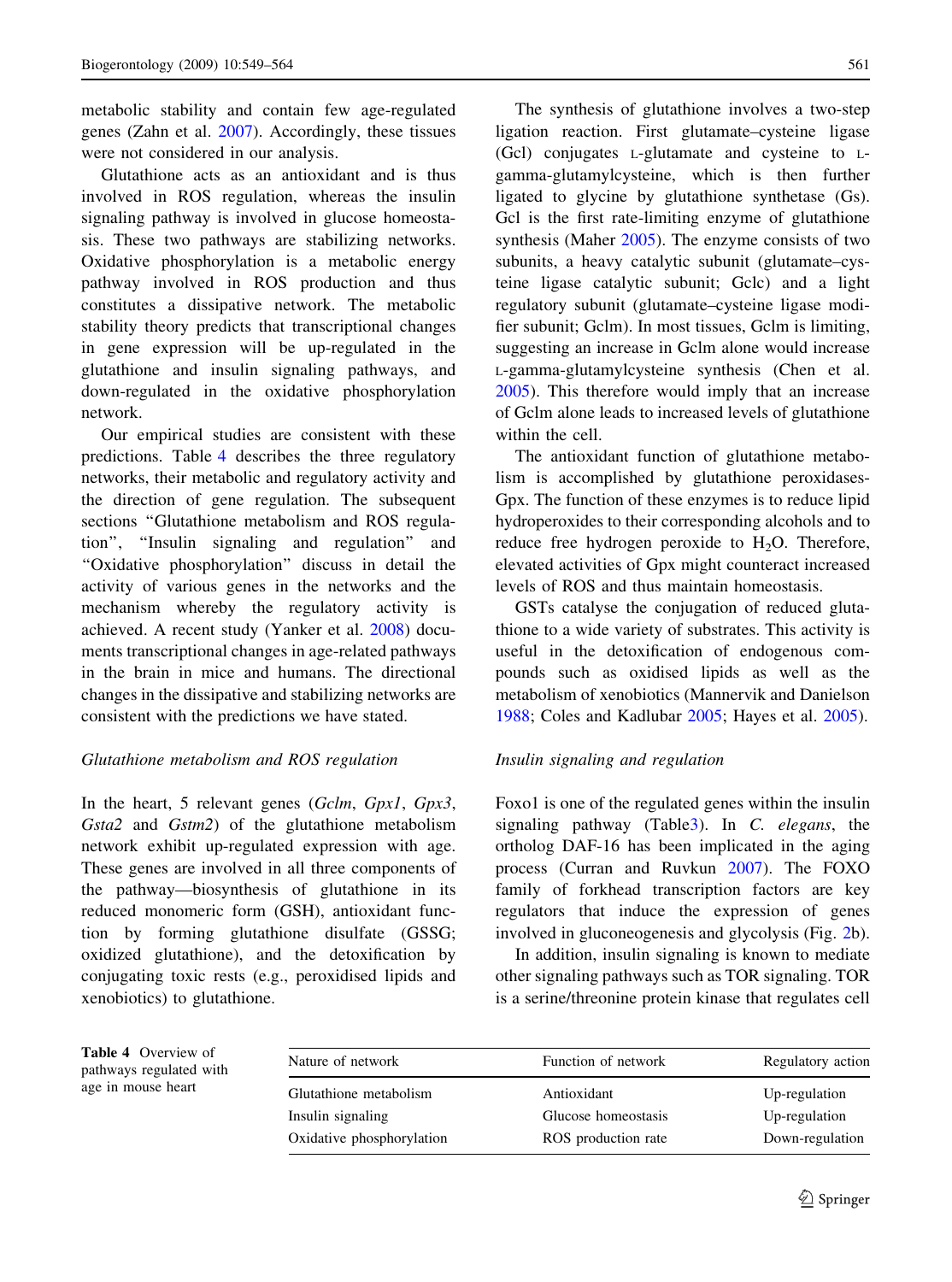growth, cell proliferation, cell motility, cell survival, protein synthesis, and transcription (Hay and Sonenberg [2004;](#page-15-0) Beevers et al. [2006](#page-14-0)). Current research indicates that TOR integrates the input from multiple upstream pathways, including insulin growth factors (such as IGF-1 and IGF-2), and mitogens (Hay and Sonenberg [2004\)](#page-15-0). TOR is related to increased respiration and extended life span by reducing TOR signaling in Saccharomyces cerevisiae and inhibition of this pathway leads to extended life span in several model organisms (Bonawitz et al. [2007\)](#page-14-0). In this regard, it is therefore not surprising that mice deficient in S6K1 (an effector of TOR) are hypersensitive to insulin and are protected against age- and diet-induced obesity (Blagosklonny [2007](#page-14-0)).

## Oxidative phosphorylation

Oxidative phosphorylation is a metabolic pathway that uses energy released by the oxidation of nutrients to produce ATP. It has been shown that administering rapamycin (an antagonist of TOR) to yeast increases expression of genes involved in the TCA cycle, mitochondrial ribosome biogenesis and the assembly of oxidative phosphorylation complexes (Shamji et al. [2000\)](#page-15-0). Referring to Table [2](#page-7-0), we observed decreases in oxidative phosphorylation, TCA cycle and ribosome where five of ten genes linked to the ribosome are of the large subunit of the mitochondrial ribosome. Although these studies investigated yeast, a review on TOR signaling implicates the involvement of this pathway in heart disease in mammals and also the involvement of TOR in the biogenesis of ribosomes (Wang and Proud [2006\)](#page-15-0).

Network connectivity and the rate of aging

Analytical studies of the relation between metabolic entropy and metabolic stability can be integrated with the metabolic-stability life span principle to predict:

The network connectivity–lifespan principle: The sensitivity of life span to mutations in the gene of the regulatory network increases with the number of interactions or connectivity among genes in the network.

The insulin signaling, glutathione metabolism and oxidative phosphorylation pathways have varying degrees of connectivity. The networks are described in Fig. 4 and indicate that connectivity is highest in



Fig. 4 Proposed model of an age-related regulatory network operative in mouse heart. Based on our results, glutathione metabolism and insulin signaling are positively regulated whereas oxidative phosphorylation, ribosome and TCA cycle are negatively regulated in the aged mouse heart (Table [2](#page-7-0)). From the literature we found indications that increased insulin signaling leads to increased TOR signaling which then induces a reduction in the levels of expression of oxidative phosphorylation, ribosome and TCA cycle related genes (Shamji et al. [2000\)](#page-15-0). The negative regulation of mitochondrial ribosomes additionally leads to decreased respiration functionality. Additionally, insulin signaling regulates (r.) glucose levels. Glucose is also linked to the TCA cycle via glycolysis/pyruvate and, the TCA cycle is then further linked to complex II (fumarate reductase) and to complex I (NADH dehydrogenase) of the respiration chain via fumarate/succinate and NADH, respectively. It has been proposed by Bonawitz et al. ([2007](#page-14-0)) that decreases in oxidative phosphorylation lead to increases in ROS which eventually leads to an increase in glutathione metabolism

the insulin signaling pathway. Accordingly, mutations of genes in this pathway will have the largest effect on life span.

Our evaluation of the prediction will be based on our experimental observations and related studies. Although we have not shown the regulation of TOR on the RNA level or its protein phosphorylation status, we found many indications for a TORdependent regulation. This regulation includes the observed changes in gene expression of related pathways (insulin signaling, oxidative phosphorylation, ribosome and TCA cycle) and in addition, two important metabolites (glucose and ROS). An increase in insulin signaling leads to an increase in TOR signaling which leads, as discussed above, to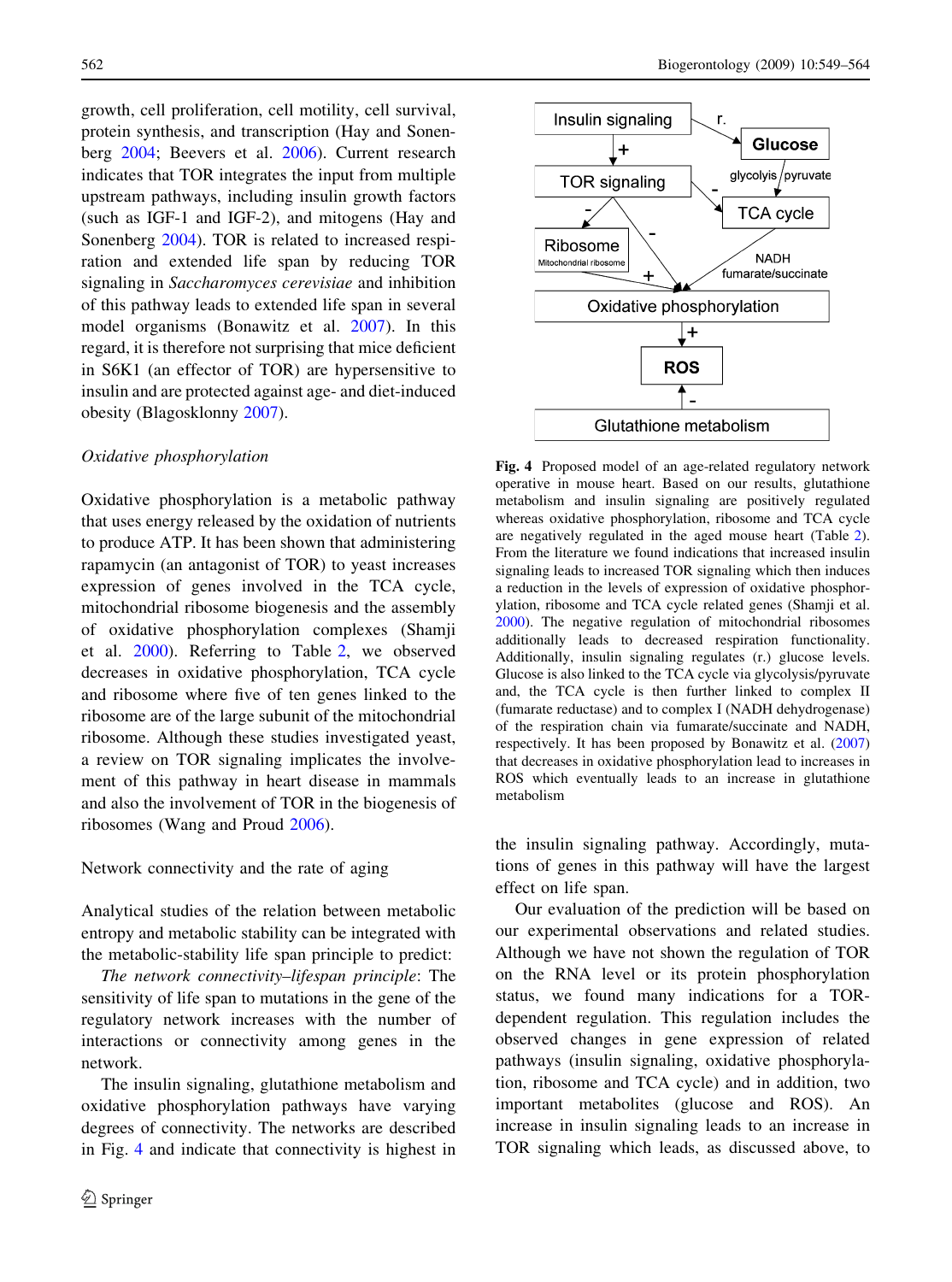<span id="page-14-0"></span>decreases in oxidative phosphorylation, ribosome and TCA cycle. A decrease in oxidative phosphorylation alters ROS levels (Bonawitz et al. 2007) which in turn induces the regulation of glutathione metabolism. This cascade indicates that changes in insulin signaling will have more impact on the network than for instance changes in glutathione metabolism, as predicted by the theory.

Analyses by Promislow [\(2004](#page-15-0)) and Manke et al. [\(2006](#page-15-0)) are computational studies which provide additional support for the principle relating gene connectivity and life span.

Promislow in an analysis of the yeast interaction network compared patterns of connectivity for subsets of proteins associated with aging and certain other traits such as replicative senescence, the cell cycle, radiation sensitivity and DNA silencing, and salt tolerance. It was found that a protein's connectivity is positively correlated with the number of traits it influences.

Manke et al. analysed functional data provided by gene knockouts and RNAi experiments in yeast and C. elegans. Proteins were classified as 'viable' or 'lethal' according to whether the organism survives the removal of the protein or not. The computational studies showed that proteins with the highest degrees of connectivity tend to be lethal.

The brace of numerical investigations underscore the validity of the connectivity–lifespan principle and suggest that candidates for genes associated with senescence are more likely to be located in proteins defined by a high degree of connectivity.

# Conclusion

The rate of aging is determined by the efficiency with which organisms acquire and transform energy into metabolic work. The metabolic stability theory of aging appeals to a mathematical model of aging to show that metabolic stability, that is the capacity of a regulatory network to maintain stable concentrations of ROS and other critical metabolites, characterizes this metabolic efficiency, and is the main determinant of senescence. The model predicts that it is not the rate of production of ROS that determines the rate of aging, but the dynamic stability of concentration levels of ROS and other metabolites that regulate normal cell functions.

Transcriptional changes in gene expression constitute a biomarker of metabolic stability. Comparative studies of transcriptional gene regulation in glutathione metabolism, insulin signaling and oxidative phosphorylation, networks commonly associated with aging, have provided support for the metabolic stability theory. These studies reject the free radical theory of aging, and furthermore underscore the systemic effects of the aging process.

Acknowledgments We are indebted to Christian Regenbrecht for the assistance in performing the Western blot experiments and to Karsten Gülow, Andrew Hufton and Joel Cohen for their helpful comments on previous versions of the manuscript. Funding for this study was provided by the Max Planck Society.

Open Access This article is distributed under the terms of the Creative Commons Attribution Noncommercial License which permits any noncommercial use, distribution, and reproduction in any medium, provided the original author(s) and source are credited.

## References

- Amador-Noguez D, Yagi K, Venable S, Darlington G (2004) Gene expression profile of long-lived Ames dwarf mice and Little mice. Aging Cell 3:423–441. doi[:10.1111/](http://dx.doi.org/10.1111/j.1474-9728.2004.00125.x) [j.1474-9728.2004.00125.x](http://dx.doi.org/10.1111/j.1474-9728.2004.00125.x)
- Aoyama H, Daitoku H, Fukamizu A (2006) Nutrient control of phosphorylation and translocation of Foxo1 in C57BL/6 and db/db mice. Int J Mol Med 18:433–439
- Beevers CS, Li F, Liu L, Huang S (2006) Curcumin inhibits the mammalian target of rapamycin-mediated signaling pathways in cancer cells. Int J Cancer 119:757–764. doi: [10.1002/ijc.21932](http://dx.doi.org/10.1002/ijc.21932)
- Blagosklonny MV (2007) An anti-aging drug today: from senescence-promoting genes to anti-aging pill. Drug Discov Today 12:218–224. doi:[10.1016/j.drudis.2007.](http://dx.doi.org/10.1016/j.drudis.2007.01.004) [01.004](http://dx.doi.org/10.1016/j.drudis.2007.01.004)
- Bonawitz ND, Chatenay-Lapointe M, Pan Y, Shadel GS (2007) Reduced TOR signaling extends chronological life span via increased respiration and upregulation of mitochondrial gene expression. Cell Metab 5:265–277. doi: [10.1016/j.cmet.2007.02.009](http://dx.doi.org/10.1016/j.cmet.2007.02.009)
- Braeckman BP, Demetrius L, Vanfleteren JR (2006) The dietary restriction effect in C. elegans and humans: is the worm a one-millimeter human? Biogerontology 7:127– 133. doi:[10.1007/s10522-006-9003-4](http://dx.doi.org/10.1007/s10522-006-9003-4)
- Cao SX, Dhahbi JM, Mote PL, Spindler SR (2001) Genomic profiling of short- and long-term caloric restriction effects in the liver of aging mice. Proc Natl Acad Sci USA 98:10630–10635. doi:[10.1073/pnas.191313598](http://dx.doi.org/10.1073/pnas.191313598)
- Chen Y, Shertzer HG, Schneider SN, Nebert DW, Dalton TP (2005) Glutamate cysteine ligase catalysis: dependence on ATP and modifier subunit for regulation of tissue glutathione levels. J Biol Chem 280:33766–33774. doi[:10.1074/](http://dx.doi.org/10.1074/jbc.M504604200) [jbc.M504604200](http://dx.doi.org/10.1074/jbc.M504604200)